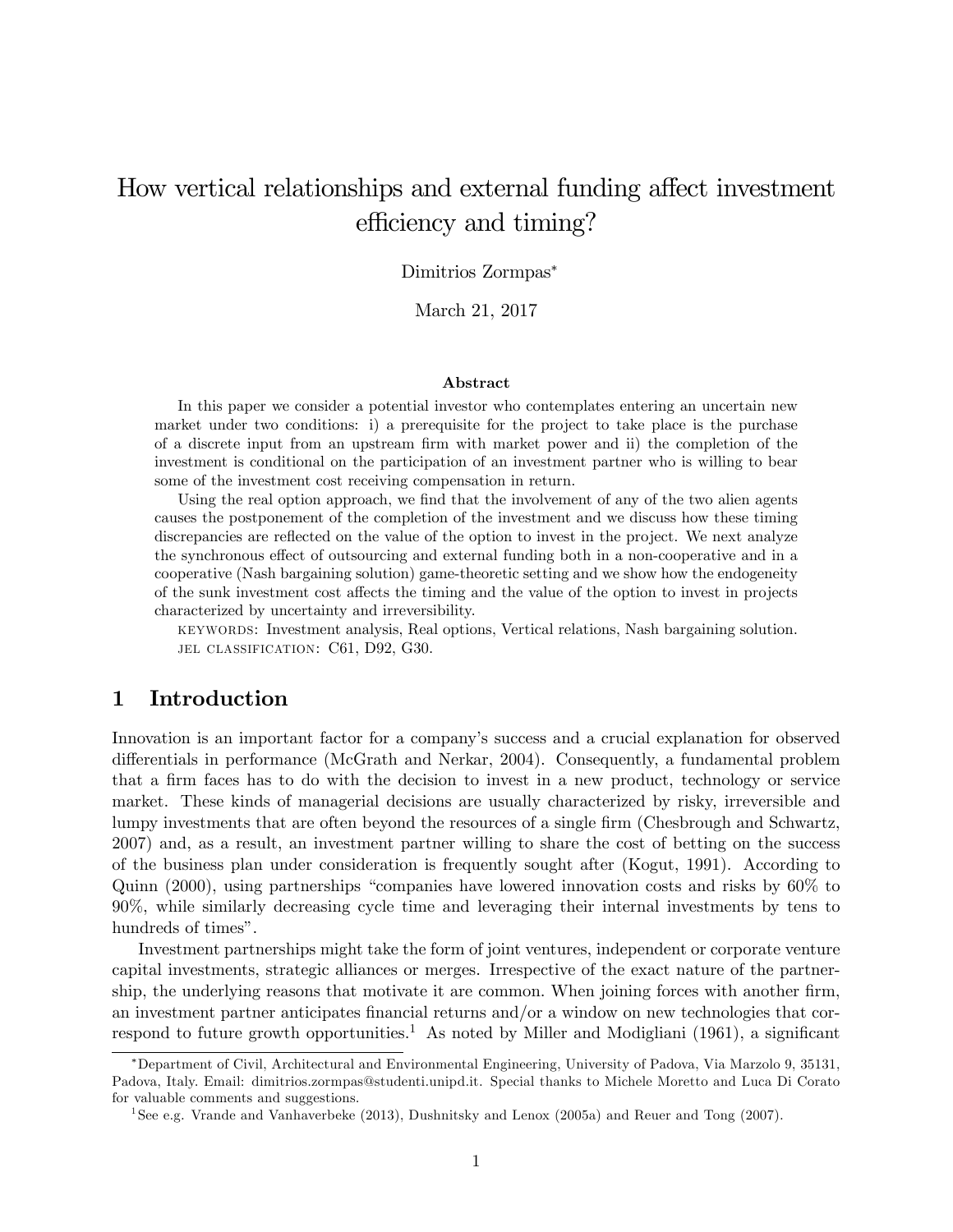part of many firms' market values consists of such future growth opportunities i.e. assets not yet in place. Myers (1977) argued that these assets are analogous to Önancial options, in the sense that one has the right but not the obligation to invest, and consequently stock option pricing methods should be used for their evaluation.

The real option approach acknowledges that investment opportunities are options on real assets and provides a way to apply option pricing methods to investment decision problems. It claims that the classic net present value rule is not always valid and argues that the option to postpone an investment decision characterized by uncertainty and irreversibility has to be taken into account. McDonald and Siegel (1986) gave an expression for the option value and showed that the optimal investment strategy is a trigger strategy in the sense that one should invest as soon as the project value is greater than a threshold, the value of which increases with uncertainty.<sup>2</sup>

In this paper we use the real option approach in order to describe the interaction among i) a firm who is contemplating entering an uncertain new market, ii) a firm who acts like an investment partner partly Önancing this project receiving a share of the Önal investment in return and iii) an upstream supplier with market power who is responsible for the provision of an input that is necessary for the potential investor to start producing and selling. Using a stochastic dynamic programming model, we examine how the involvement of the two alien agents affects the investment timing and how the observed timing discrepancies are reflected on the value of the option to invest. We show that both external funding and input outsourcing cause the postponement of the investment and we demonstrate how this erodes the project's option value. Comparing the two effects we find that external funding is preferred to input outsourcing, in the sense that the distortion with respect to the optimal, vertically integrated, case is more limited. We then focus on the three-agent case where the synchronous effect of outsourcing and external funding is discussed. Using a non-cooperative game-theoretic framework we show that, as expected, this represents the worst-case scenario since we have the investment timing reaching its maximum and, consequently, the value of the option to invest reaching its minimum. In the concluding part of the paper we approach the problem anew replacing the original non-cooperative game-theoretic setting with a Nash bargaining solution. Given a set of participation conditions, we show that the presence of the two alien agents is still affecting the investment timing. However, in this case the two effects are opposing each other. Outsourcing is still causing the postponement of the project but now external funding is favoring the (inefficient) acceleration of the investment. A comparison between the two shows that the first force is always prevailing, a result that highlights the importance of the nature of the sunk investment cost when investment partnerships are considered.

The remainder of the paper is organized as follows. In Section 2 we provide a brief overview of the related literature. In Section 3 we present in detail the model set-up demonstrating the connection with previous work and in Section 4 we discuss the three-agent case. In Section 5 we solve the problem under Nash bargaining and Section 6 concludes.

### 2 Literature review

This work relies on an established body of papers that integrate two research streams: the basic theory of irreversible investment under uncertainty as in Dixit and Pindyck (1994), and the classic presentation of vertical relationships as described e.g. by Tirole  $(1988)$ .<sup>3</sup> Real option analysis has been used to study joint ventures (Kogut, 1991; Li et al., 2008; Cvitanić et al., 2011; Banerjee et

 $2$ See e.g. Dixit and Pindyck  $(1994)$ .

<sup>3</sup>Recent overviews of the related literature include Chevalier-Roignant et al., 2011; Azevedo and Paxson, 2014; Guimarães Dias and Teixeira, 2010; Huisman et al., 2004.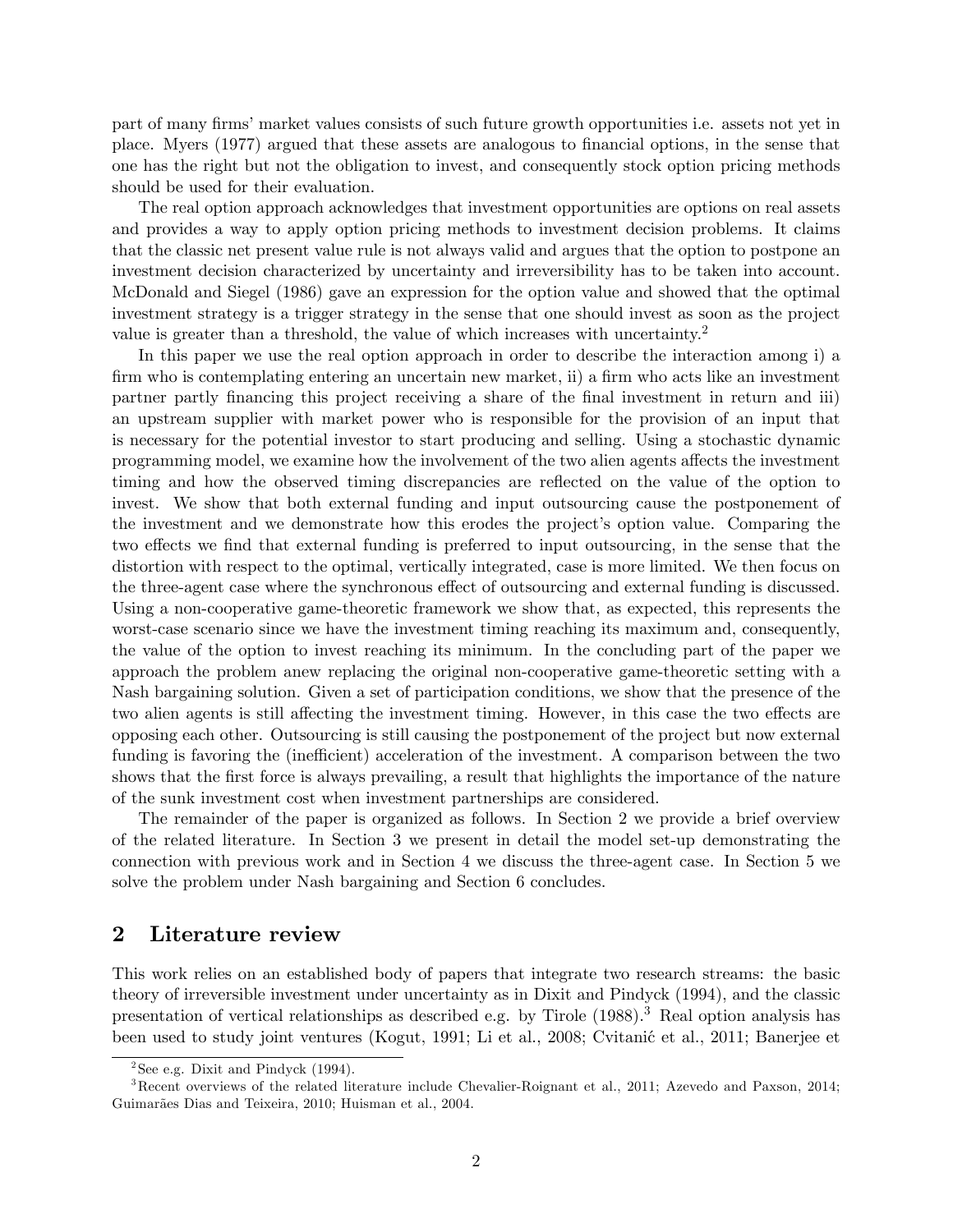al., 2014), R&D and technology development (McGrath and Nerkar, 2004; McGrath, 1997; Folta, 1998), outsourcing (Alvarez and Stenbacka, 2007; Kogut and Kulatilaka, 1994; Moretto and Rossini, 2012; Di Corato et al., 2017; Triantis and Hodder, 1990; Teixeira, 2014), as well as venture capital investments (Lukas et al., 2016; Vrande and Vanhaverbeke, 2013; Dushnitsky and Lenox, 2005b) and acquisitions (Folta and Miller, 2002; Benson and Ziedonis, 2009; Lambrecht, 2004; Tong and Li, 2011).

The most closely related work we have identified is in corporate finance and supply chain management, most notably Lambrecht (2004), Banerjee et al. (2014) and Chen (2012), Lukas and Welling (2014).

Lambrecht (2004) analyzes a merger between two firms motivated by economies of scale using two different sequences of moves. According to the first (friendly merger), one of the two parties is choosing the optimal timing and then the terms of the merger are commonly decided, whereas, according to the second (hostile takeover), the two parties commit to the terms of the merger first and the timing is decided second. A comparison between the two suggests that, the way synergies are divided may influence the timing of the merger. Similarly, Banerjee et al. (2014) use a two-stage decision-making framework in which the parties determine the sharing rule as an outcome of Nash bargaining and one of them makes the timing decision related to the exercise of the jointly held option. Considering both cash transfers and ownership stakes, they show that when the exercise decision is made first, timing is always optimal<sup>4</sup> whereas, when the sharing rule is determined first (hostile takeover case from Lambrecht,  $2004$ ) investment timing is socially inefficient unless a combination of stake in the project and a cash transfer is used. In this case, it generally matters which firm makes the timing decision and how the bargaining power is distributed.

In the supply chain management literature, Chen (2012) models a two-echelon supply chain consisting of one supplier and one retailer. The two-stage optimization problem evolves in the following way. In the first stage, the two agents negotiate over the optimal quantities whereas in the second stage, they coordinately determine the optimal timing of investing in the supply chain under uncertain demand. The results show that the volatility of demand shock has an ambiguous effect on the investment threshold with increasing impacts at lower level and decreasing impacts at higher level of uncertainty. Lastly, Lukas and Welling (2014) model the optimal timing of "climatefriendly" investments in a supply chain framework and enrich the contribution of Chen (2012) in the following ways. Firstly, they adopt a non-cooperative real option game setting according to which the optimal timing is decided, not jointly but by one of the participating firms and, secondly, they extend the two-echelon supply chain allowing for more than two participants showing that a supply chain becomes less efficient with every additional link as the timing distortion builds up.

In spite of the differences in their analyses, what all these papers have in common is the nature of the investment cost which is tacitly assumed to be exogenous. As Billette de Villemeur et al. (2014) point out, this assumption seems reasonable when the investment is performed largely inhouse, as may occur with R&D, but this is not always the case. For instance, there are many other cases in which the completion of a firm's investment project depends on an upstream supplier who is responsible for the provision of a discrete input. In that case, the cost of the single firm's investment is endogenous since it is specified by the vertical relationship between the external supplier and the potential investor.

The novelty of our work lies on the fact that the investment cost is explicitly assumed to be endogenous. We begin by analyzing a non-cooperative game-theoretic setting according to which, the optimal timing is decided by the investment partner whereas the sharing rule is decided by the

<sup>4</sup>This is a generalization of the friendly merger case discussed in Lambrecht (2004) and in Morellec and Zhdanov (2005).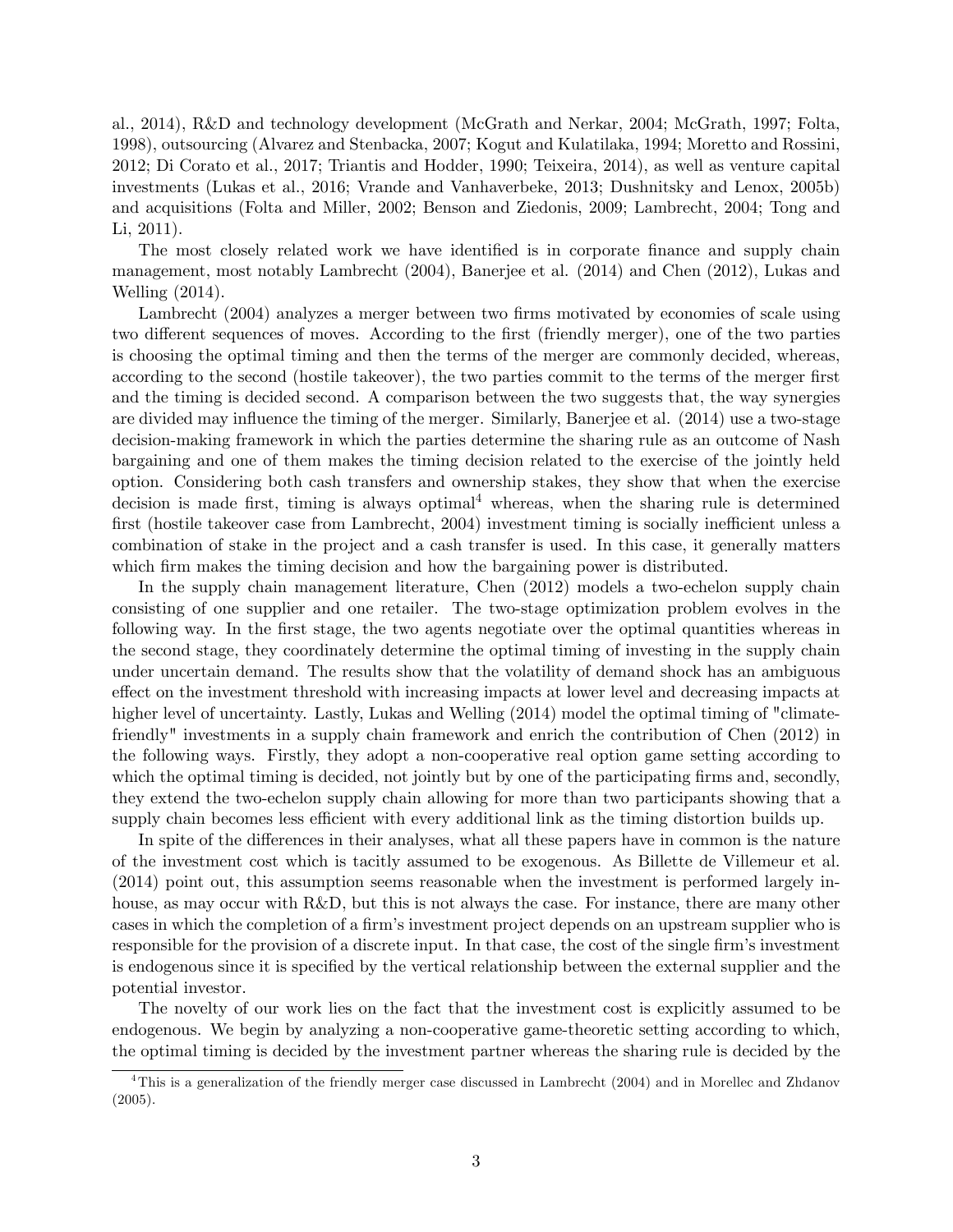project originator, given the price of an indispensable input provided by an external supplier with market power. We subsequently readdress this three-agent<sup>5</sup> problem deriving the conditions under which it would be socially preferable to determine the sharing rule as an outcome of Nash bargaining and we find that the presence of the upstream firm makes a substantial difference when we consider the timing and the value of the option to invest in a given project, both in the cooperative (Nash bargaining solution) and in the non-cooperative case.

### 3 The model

#### 3.1 The basic set-up

Firm A is a risk neutral potential investor willing to enter a market with growing but uncertain demand. The profit flow that A is cashing upon investment is  $y_t \pi_M$  where  $\pi_M > 0$  is the instantaneous monopolistic profit per unit of  $y_t$  and  $y_t$  is a stochastic scale parameter that fluctuates according to the following geometric Brownian motion:

$$
\frac{dy_t}{y_t} = \alpha dt + \sigma dW_t, \ y_0 = y,\tag{1}
$$

where  $\alpha > 0$  is the drift,  $\sigma > 0$  is the instantaneous volatility and  $dW_t$  is the standard increment of a Wiener process (standard Brownian motion) uncorrelated over time satisfying  $E[dW_t] = 0$  and  $E\left[dW_t^2\right] = dt.$ 

A discrete input is a prerequisite for  $A$  to operate in the final market and this input is supplied by an upstream firm with market power that we call  $C$ . It is assumed that  $C$  prices this input taking into consideration the structural parameters of the geometric Brownian motion presented above, but without ever observing  $y_t$ .<sup>6</sup>

The completion of the project depends also on the cooperation of an investment partner  $B$  who is willing to bear a share of the investment cost, asking for compensation in return. Contrary to the upstream firm, we assume that the investment partner is in a position to continuously and verifiably observe the fluctuations of the scale parameter over time. One can argue that this is a sensible assumption since B will consider joining forces with A only if  $s/h$ e has enough information for the considered project. For instance, we can think of  $B$  as a financial institution and  $A$  as a customer asking for a business loan. The customer will need to present a thorough business plan in order to convince the Önancial institution about the promising character of the project. In this case, the potential investor is basically voluntarily sharing her/his information endowment with the investment partner. Alternatively, one can assume that B might actually be in a position to observe the scale parameter over time without Aís help. For instance, Mulherin and Boone (2000) as well as Vrande and Vanhaverbeke (2013) report evidence for significant industry clustering for merger and acquisition activities. These findings support the argumentation from Puranam et al. (2009) and Dushnitsky and Lenox (2005b) who suggest that Örms seem to seek ventures similar to

 $5$ Note that our framework involves three agents of different type: the project originator, the investment partner and the input supplier. It is true that models with more than two agents have already been analyzed in the literature. For instance, Billette de Villemeur et al. (2014) present the case of a downstream duopoly with an upstream supplier and Banerjee et al. (2014) extend their two-party model to any number of investment partners. However, in both cases, as well as in the N-echelon supply chain presented by Lukas and Welling (2014), the types of agents are always two. The introduction of a third type is the key originality of our framework.

<sup>&</sup>lt;sup>6</sup>As noted by Billette de Villemeur et al. (2014), if C is in a position to continuously and verifiably observe the state of  $y_t$ , then s/he can expropriate the project by choosing a suitable input price. Here we assume that the upstream firm has no access to this kind of information.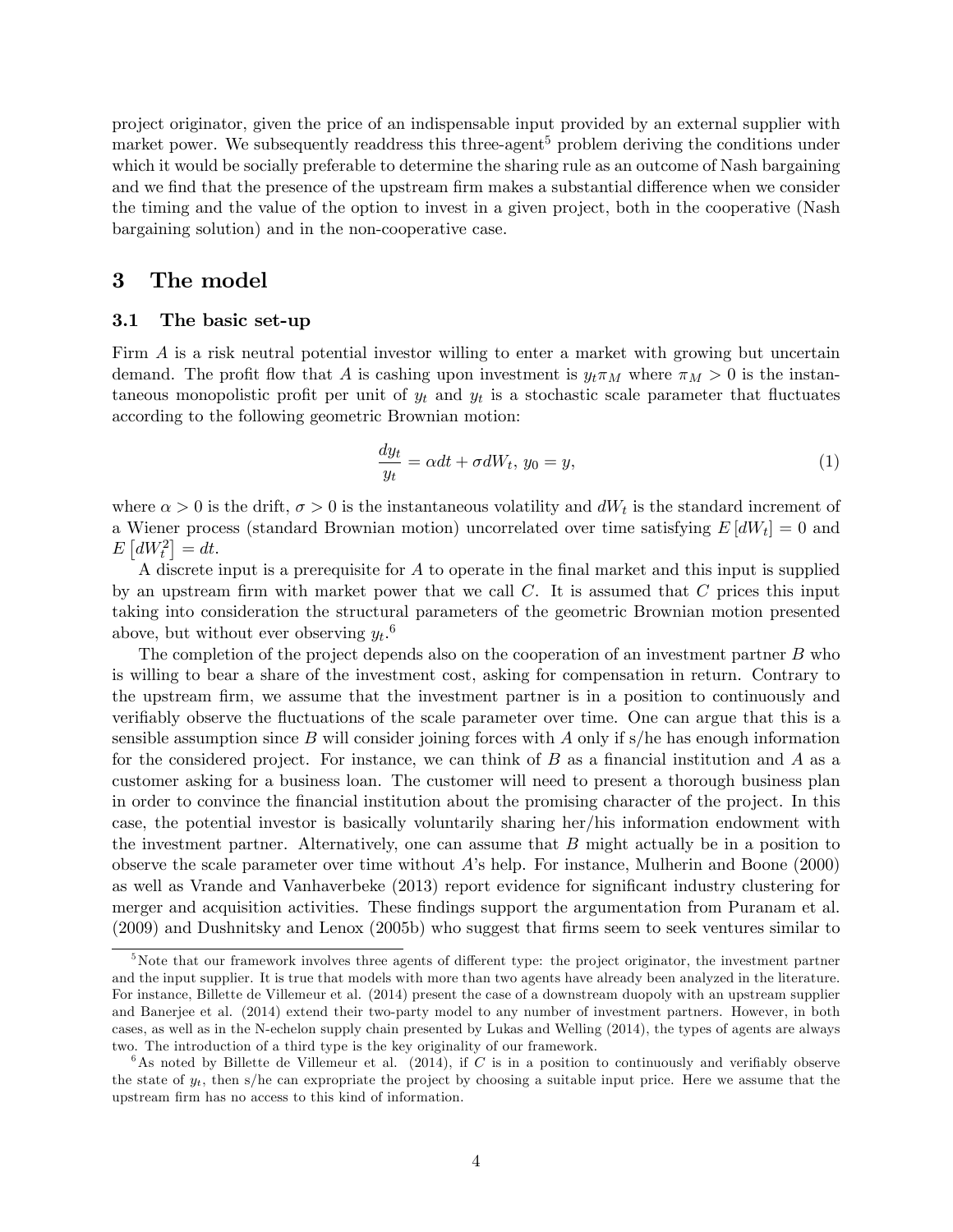their own because this appears to facilitate the possible integration of technological resources in the future.

Before analyzing the three-agent case where the interaction among  $A, B$  and  $C$  is discussed, we briefly review the problem under (i) vertical integration and (ii) outsourcing or partial external funding (but not both).

#### 3.2 Vertical Integration

The vertically integrated case will be our benchmark. In this simplified setting it is assumed that the potential investor produces the input in-house funding privately the completion of the project.

Following the real option literature, we keep in mind that there is some flexibility when we consider an investment opportunity under irreversibility and uncertainty. As firstly reported by McDonald and Siegel (1986), the ability to delay an irreversible investment expenditure is an important source of flexibility that profoundly affects the decision to invest. A will only invest when the project's expected payoff exceeds the cost of the investment by the option value of waiting to invest.<sup>7</sup>

Assuming that the initial market size is positive and sufficiently small so that a delay of the investment is preferable, the optimal investment time point  $\tau^{VI}$  is derived through the solution of the following maximization problem:

$$
F_A^{VI}(y) = \max_{\tau^{VI}} E_y \left( (V_{\tau^{VI}} - I) e^{-r\tau^{VI}} \right) = \max_{y^{VI}} \left( \frac{y^{VI} \pi_M}{r - a} - I \right) \left( \frac{y}{y^{VI}} \right)^{\beta},\tag{2}
$$

where  $V_t = E_t \left[ \int_t^{\infty} y_s \pi_M e^{-r(s-t)} ds \right] = \frac{y_t \pi_M}{r-a}$  $\frac{d^{\pi}M}{d^{\pi}-a}$  is the value of the project,  $\beta \equiv \frac{1}{2} - \frac{a}{\sigma^2} + \sqrt{\left(\frac{a}{\sigma^2} - \frac{1}{2}\right)}$  $(\frac{1}{2})^2 + \frac{2r}{\sigma^2} >$ 1 is the positive root of the characteristic equation  $\frac{1}{2}\sigma^2\beta(\beta-1)+\alpha\beta-r=0$ ,  $r(>\alpha)$  is the common to all firms discount rate,  $I > 0$  is the sunk cost of producing the input in-house and  $\tau^{VI} = \inf \{ t \ge 0 \, | y_t = y^{VI} \}$  is the random first time point that  $y_t$  hits the barrier  $y^{VI}$  which is the market size that triggers the investment. The expressions for  $F_A^{VI}(y)$  and  $\beta$  are standard in the real option literature (see Dixit and Pindyck (1994), Chapters 5-6 and Dixit (1993), Section 2). From the first-order condition we have

$$
y^{VI} = \frac{\beta}{\beta - 1} \frac{r - \alpha}{\pi_M} I.
$$
\n(3)

As expected,  $y^{VI}$  is increasing in the sunk investment cost I and the volatility  $\sigma$  but is decreasing in the present value of the profit flow  $\frac{\pi_M}{r}$ , <sup>9</sup> In words, a firm stands to gain more by holding, rather In the present value of the profit how  $r_{-\alpha}$ . In words, a fifth stands to gain more by holding, rather than exercising, an investment option with a high strike price (I in this case), a high underlying asset volatility ( $\sigma$  in this case) but small return  $(\frac{\pi_M}{r-\alpha})$  in this case).<sup>10</sup>

Combining Eq. (2) with Eq. (3) we obtain the value of the option to invest

$$
F_A^{VI}(y) = \frac{I}{\beta - 1} \left(\frac{y}{y^{VI}}\right)^{\beta}.
$$
\n(4)

These results lead to the first proposition:

 $70$ <sup>T</sup> $O$ Brien et al. (2003) present strong empirical evidence in favor of this argument. More precisely, they find that entrepreneurs account for the value of the option to delay entering a new market when contemplating such a decision.

<sup>&</sup>lt;sup>8</sup>The inequality  $r > \alpha$  guarantees convergence.

<sup>&</sup>lt;sup>9</sup>Note that the effect of volatility on the investment threshold passes through  $\beta$ .

<sup>&</sup>lt;sup>10</sup>Note that the classic net present value rule would dictate the lower investment threshold  $y^{NPV} = \frac{r-\alpha}{\pi x} I$ . As one can see, even a risk neutral potential investor is sensitive to uncertainty when considering an irreversible investment can see, even a risk neutral potential investor is sensitive to uncertainty when considering an irrev the realization of which can be postponed for the future.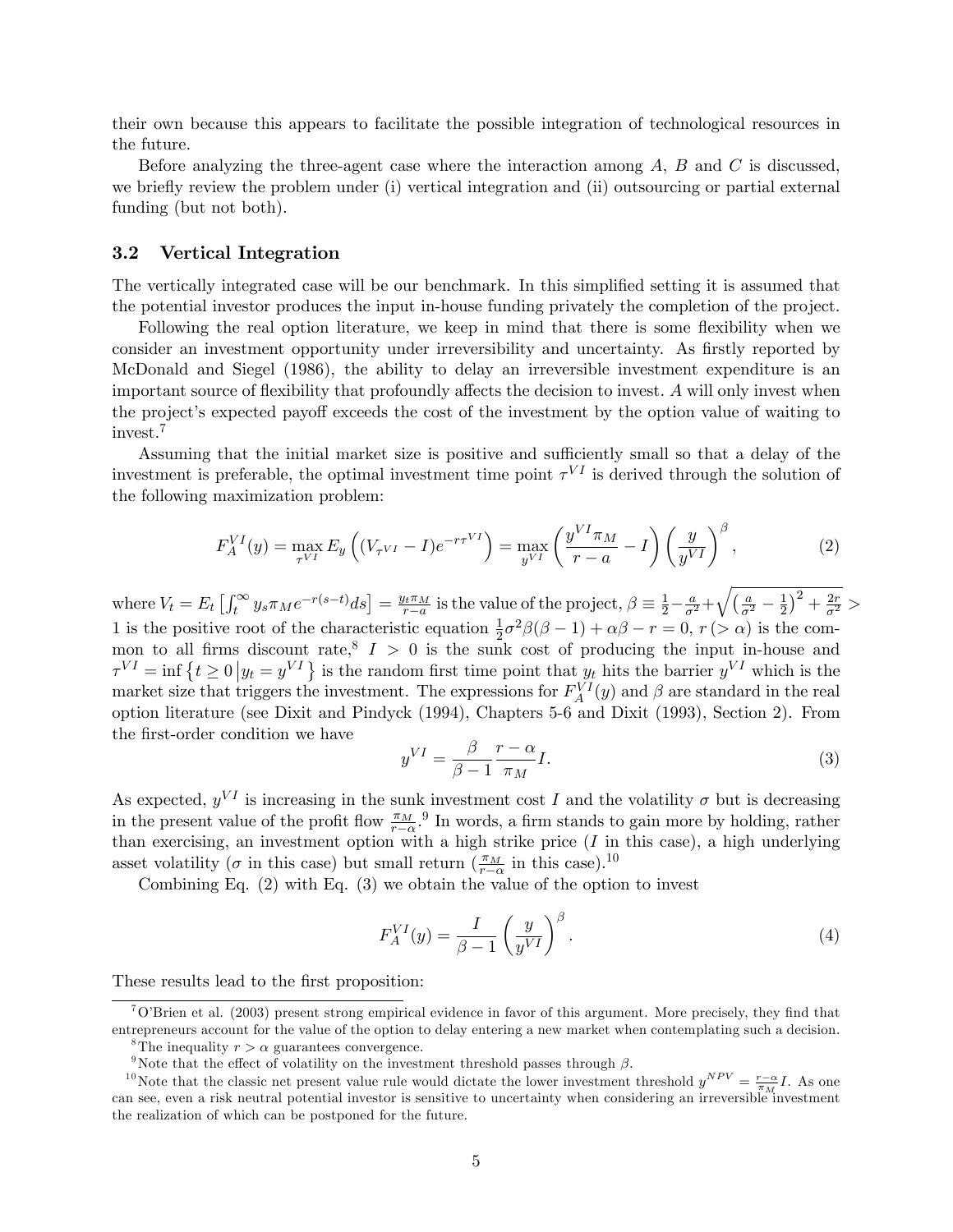**Proposition 1** A single firm that produces the input in-house and self-finances the investment project, will enter the market as soon as the scale parameter reaches a threshold  $y^{VI} = \frac{\beta}{\beta - 1}$  $_{\beta-1}$  $rac{r-\alpha}{\pi_M}I$ . The value of the option to invest in this project is  $F_A^{VI}(y) = \frac{I}{\beta - 1}$  $\int y$  $\frac{y}{y^{VI}}\Big)^\beta$  .

#### 3.3 The input is outsourced and the investment is privately funded

Suppose now that the input is produced by an upstream firm with market power that we call  $C$ . Adopting the framework presented by Billette de Villemeur et al. (2014), we assume that A and  $C$  engage in a leader-follower game at time zero. Moving backwards,  $A$  (the follower) decides the optimal investment threshold taking into consideration the constant input price  $p$ . Then,  $C$  (the leader) decides the optimal  $p$  accounting for the production cost  $I$ , the structural parameters of the stochastic term  $y_t$  and A's timing decision.

The optimal investment threshold is derived through the solution of the following maximization problem:

$$
F_A^{OS}(y) = \max_{y^{OS}(p)} \left( \frac{y^{OS}(p)\pi_M}{r-a} - p \right) \left( \frac{y}{y^{OS}(p)} \right)^{\beta} \tag{5}
$$

Solving we obtain

$$
y^{OS}(p) = \frac{\beta}{\beta - 1} \frac{r - \alpha}{\pi_M} p.
$$
\n(6)

The decision problem of C, involves only the choice of p that is derived as the solution of  $F_C^{OS}(y)$  =  $\max_{pOS}$  $\left(p^{OS}-I\right)\left(\frac{y}{y^{OS}(p)}\right)$  $y^{OS}(p^{OS})$  $\int_{0}^{\beta}$ . Solving we have

$$
p^{OS} = \frac{\beta}{\beta - 1} I. \tag{7}
$$

Combining the optimal investment trigger from Eq. (6) with the optimal input price from Eq. (7), we obtain  $y^{OS}(p^{OS}) = \frac{\beta}{\beta - \beta}$  $\overline{\beta-1}$  $rac{r-\alpha}{\pi_M}$ β  $\frac{\beta}{\beta-1}I$  which can be written as

$$
y^{OS}\left(p^{OS}\right) = \frac{\beta}{\beta - 1} y^{VI} \left( > y^{VI} \right). \tag{8}
$$

From Eq. (7) and Eq. (8) one can see that both  $p^{OS}$  and  $y^{OS}(p^{OS})$  are decreasing in  $\beta$  i.e. are increasing in volatility. This implies that  $A$  will probably consider abandoning a very risky project or, in any case, will delay the investment as much as possible.<sup>11</sup>  $C$  takes this into account setting a high  $p^{OS}$  discounting this way for the delay between the time that  $p^{OS}$  is chosen until the time it is cashed. Similarly, a project that involves very little risk will be undertaken relatively quickly by  $A$  and this will also be reflected on a lower input price. Note however, that there is a minimum for  $p^{OS}$ :  $\lim_{x \to \infty} p^{OS} = \frac{r}{r-1}$  $\sigma \rightarrow 0$  $\frac{r}{r-a}I > I$ . As one can see, despite the fact that the acceleration of the project is beneficial for C, s/he is not willing to lower  $p^{OS}$  below a minimum  $\frac{r}{r-a}I$ . This has to do with the fact that, for prices below  $\frac{r}{r-a}I$ , the completion of the project is indeed further hastened but what is sacrificed in terms of cash flow is not remunerated from the additional acceleration of the project.

Combining Eq.  $(5)$ ,  $(7)$  and  $(8)$  we obtain

$$
F_A^{OS}(y) = \left(\frac{\beta - 1}{\beta}\right)^{\beta - 1} F_A^{VI}(y). \tag{9}
$$

<sup>&</sup>lt;sup>11</sup>  $\lim_{\beta \to 1} y^{OS}(p^{OS}) \to \infty$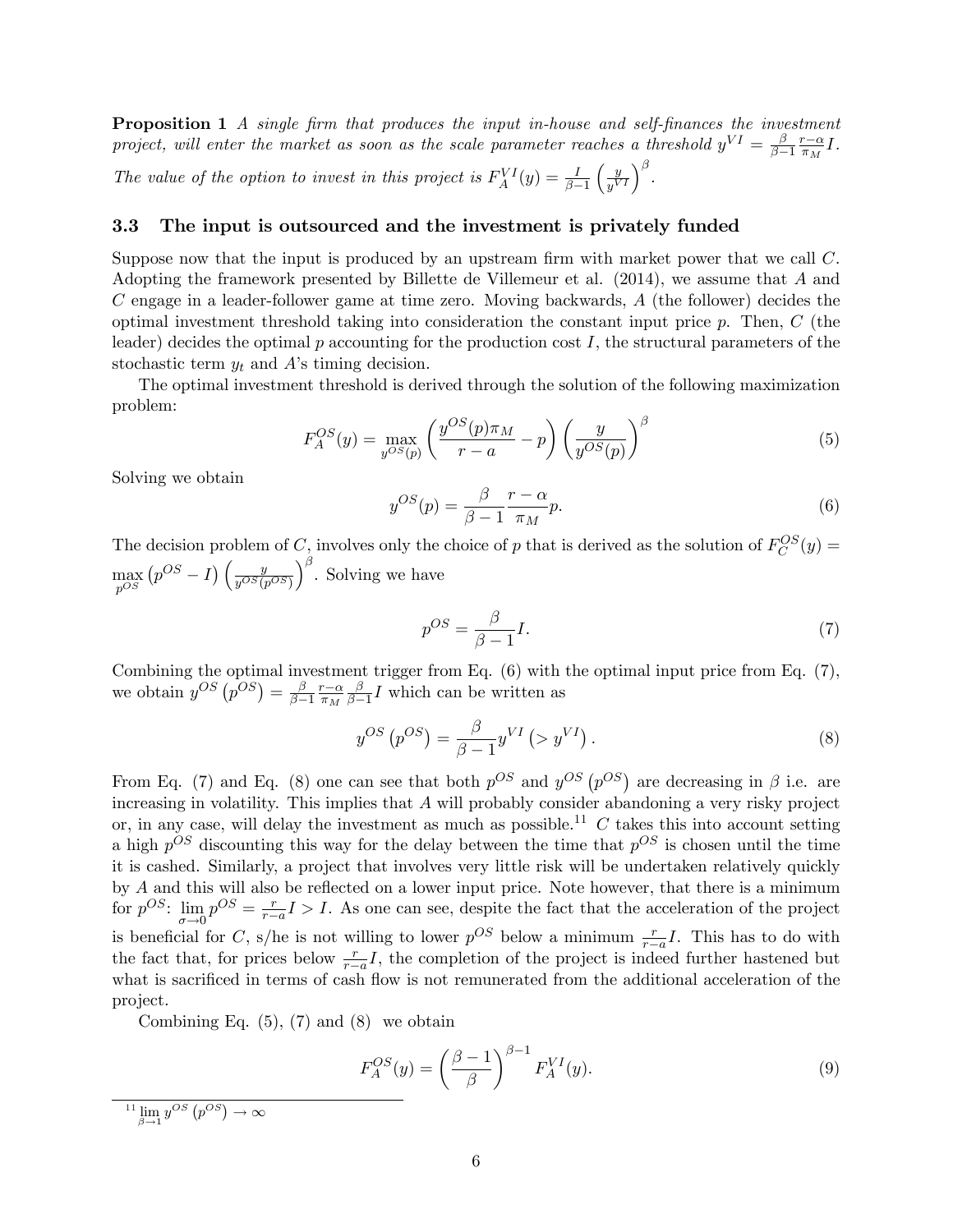Also, for C we have

$$
F_C^{OS}(y) = \left(\frac{\beta - 1}{\beta}\right)^{\beta} F_A^{VI}(y). \tag{10}
$$

The following proposition summarizes these findings:

**Proposition 2** A single firm that outsources the input and self-finances the investment project, will enter the market as soon as the scale parameter reaches a threshold  $y^{OS}(p^{OS}) = \frac{\beta}{\beta-1}$  $\frac{\beta}{\beta-1}y^{VI}$ . The value of the option to invest in this project is  $F_A^{OS}(y) = \left(\frac{\beta - 1}{\beta}\right)$  $\int^{\beta-1} F^{VI}_A(y).$ 

Comparing our findings from Propositions 1 and 2 we obtain the following:

**Proposition 3** When an upstream supplier is responsible for the provision of the input, the investment is postponed  $(y^{OS} > y^{VI})$  and the potential investor's option to invest is less valuable  $\left(F_A^{OS}(y) < F_A^{VI}(y)\right).$ 

As one can see, the effect of the presence of  $C$  is twofold. On one hand, it increases the investment threshold delaying the completion of the project and, on the other, it reduces the value of the option to invest for the potential investor A.

### 3.4 The input is produced in-house and the investment is partly externally funded

Going back to the case of vertical integration, we assume that the potential investor produces the input in-house. However, the realization of the project that A has in mind depends now on the cooperation of an investment partner B.

Following Lukas and Welling (2014), B is willing to undertake an exogenously given share  $\xi \in (0,1)$  of the sunk investment cost, and this allows A to fund only the rest of the project. In return, A and B negotiate over the compensation that the former needs to pay to the latter. More precisely, we assume that at time zero A credibly commits to offer a fraction  $\psi \in (0,1)$  of the project to  $B$ . Now  $B$  has the option to accept this offer immediately disbursing the capital needed for the realization of the project or, alternatively, can delay this contribution for some future time.<sup>12</sup> Similarly to the previous section, we have a leader-follower game with A (the leader) deciding the compensation offer and  $B$  (the follower) deciding the optimal timing taking the compensation offer  $\psi$  into account.<sup>13</sup>

Starting with the problem of the follower we have  $F_B^{VC}(y) = \max\limits_{y^{VC}(\psi)}$  $\left(\psi\frac{y^{VC}(\psi)\pi_M}{r-a}-\xi I\right)\left(\frac{y}{y^{VC}(\psi)}\right.$  $\big)^{\beta}$ . Solving we obtain

> $y^{VC}(\psi) = \frac{\xi}{\psi} y^{VI}$  $(11)$

 $12$ As one can see, the adopted framework is general enough to describe joint ventures and independent venture capital investments. However, it seems particularly suitable to describe corporate venture capital (CVC) investments. According to Roberts and Berry (1985), CVC investments consist of minority equity stakes in relatively new, not publicly traded companies and their purpose is to identify and value early-stage technology in start-ups. This description corresponds exactly to the behavior of our investment partner B who agrees to receive a share  $\psi$  of A's project instead of a standard cash flow.

<sup>&</sup>lt;sup>13</sup>One can also consider the case where B is the game-leader submitting the compensation offer and A is the game-follower deciding the investment timing. In Section A.1 of Appendix A we show that such a change does not affect the nature of our main results.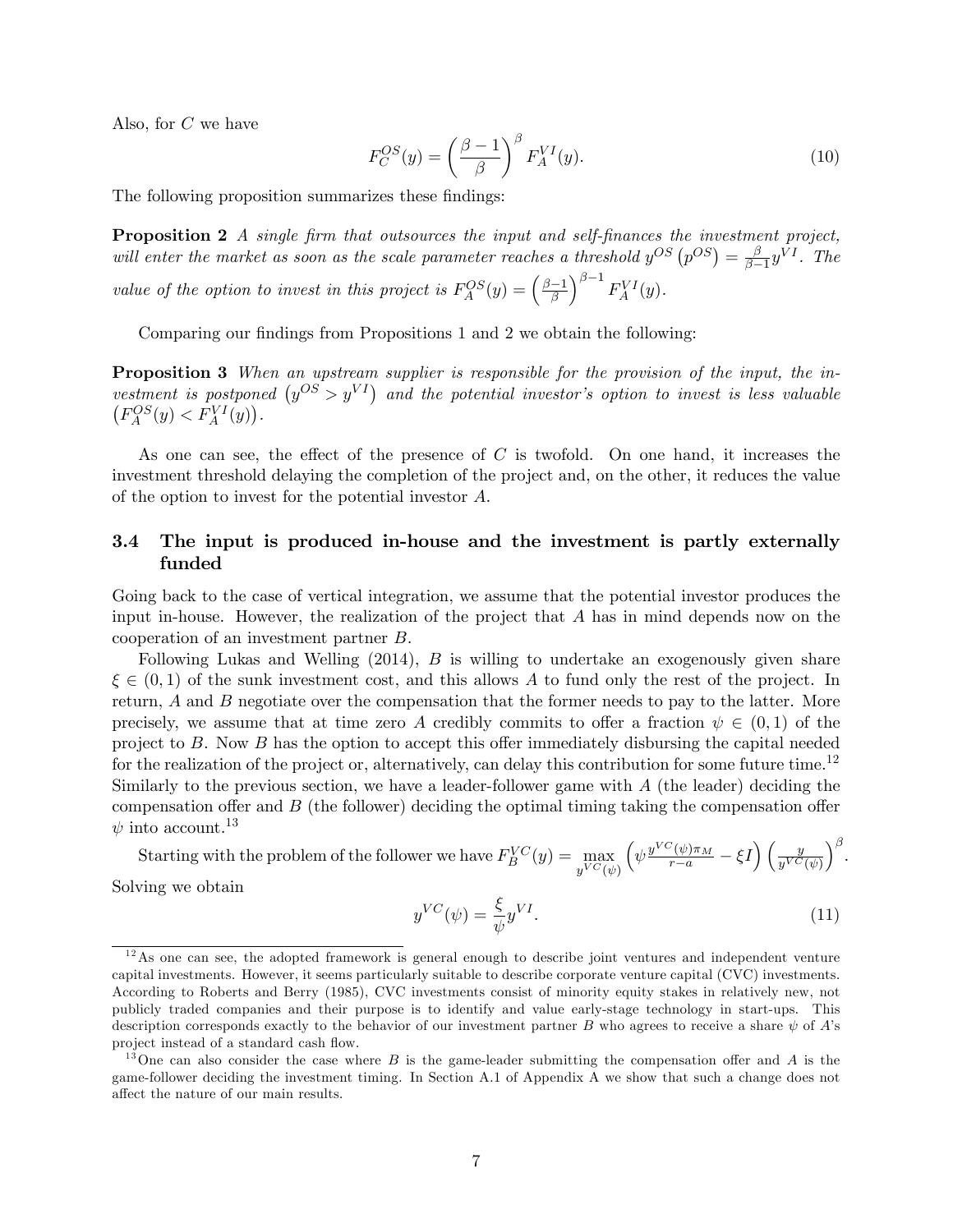As expected,  $y^{VC}(\psi)$  is increasing in  $\xi$  and decreasing in  $\psi$ . This just means that the investment will be postponed as the cost share for the investment partner is increasing, a result that can be neutralized if the potential investor is willing to improve the submitted compensation offer. As one can see,  $A$  faces a dilemma since a low compensation offer implies access to a larger cash flow later in the future whereas a high compensation offer shortens the waiting period but gives access to a smaller cash flow in return.

The potential investor takes into consideration the reaction of the investment partner and decides the compensation offer that is derived as the solution of the following maximization problem:

$$
F_A^{VC}(y) = \max_{\psi^{VC}} \left( \left( 1 - \psi^{VC} \right) \frac{y^{VC} (\psi^{VC}) \pi_M}{r - a} - (1 - \xi) I \right) \left( \frac{y}{y^{VC} (\psi^{VC})} \right)^{\beta}, \tag{12}
$$

which yields

$$
\psi^{VC} = \frac{\xi(\beta - 1)}{\beta - 1 + \xi}.\tag{13}
$$

Combining Eq.  $(11)$  and Eq.  $(13)$  we obtain

$$
y^{VC}(\psi^{VC}) = \frac{\beta - 1 + \xi}{\beta - 1} y^{VI} \left( > y^{VI} \right). \tag{14}
$$

Studying the optimal compensation offer, we can see that  $\psi^{VC}$  is increasing both in  $\beta$  and in  $\xi$ . Focusing on the effect of  $\xi$ , it is interesting to see that the maximum optimal offer is always below  $100\%$ . This has to do with the fact that a more generous compensation offer will indeed hasten the completion of the project but will only make the potential investor worse-off since what is sacrificed in terms of compensation is not remunerated from the acceleration of the investment.

One can also observe that  $y^{VC}(\psi^{VC})$  is increasing in  $\xi$  and decreasing in  $\beta$ . Actually, the "distance" between  $y^{VC}(\psi^{VC})$  and  $y^{VI}$  increases in  $\xi$  despite the fact that, at the same time,  $\psi^{VC}$ is also increasing in  $\xi$ . This happens because  $y^{VC}(\psi^{VC})$  is a linear, whereas  $\psi^{VC}$  is a concave function of  $\xi$ . In words, despite the fact that the compensation offer is becoming more generous as the share of the cost covered by  $B$  increases, in real terms the offer worsens and this is reflected on a higher investment threshold.

Lastly, combining Eq.  $(12)$ ,  $(13)$  and  $(14)$  we obtain

$$
F_A^{VC}(y) = \left(\frac{\beta - 1}{\beta - 1 + \xi}\right)^{\beta - 1} F_A^{VI}(y).
$$
 (15)

Also, for  $B$  we have

$$
F_B^{VC}(y) = \xi \left(\frac{\beta - 1}{\beta - 1 + \xi}\right)^{\beta} F_A^{VI}(y). \tag{16}
$$

The following proposition summarizes these results.

**Proposition 4** In the case where the single firm produces the input in-house but the completion of the project depends on external funding, the investment occurs when the scale parameter reaches a threshold  $y^{VC}(\psi^{VC}) = \frac{\beta-1+\xi}{\beta-1}y^{VI}$ . The value of the option to invest in this project is  $F_A^{VC}(y) =$  $\int \frac{\beta - 1}{\beta - 1}$  $\beta-1+\xi$  $\int^{\beta-1} F^{VI}_A(y).$ 

Comparing our findings with the values that we derived in the vertically integrated case we have: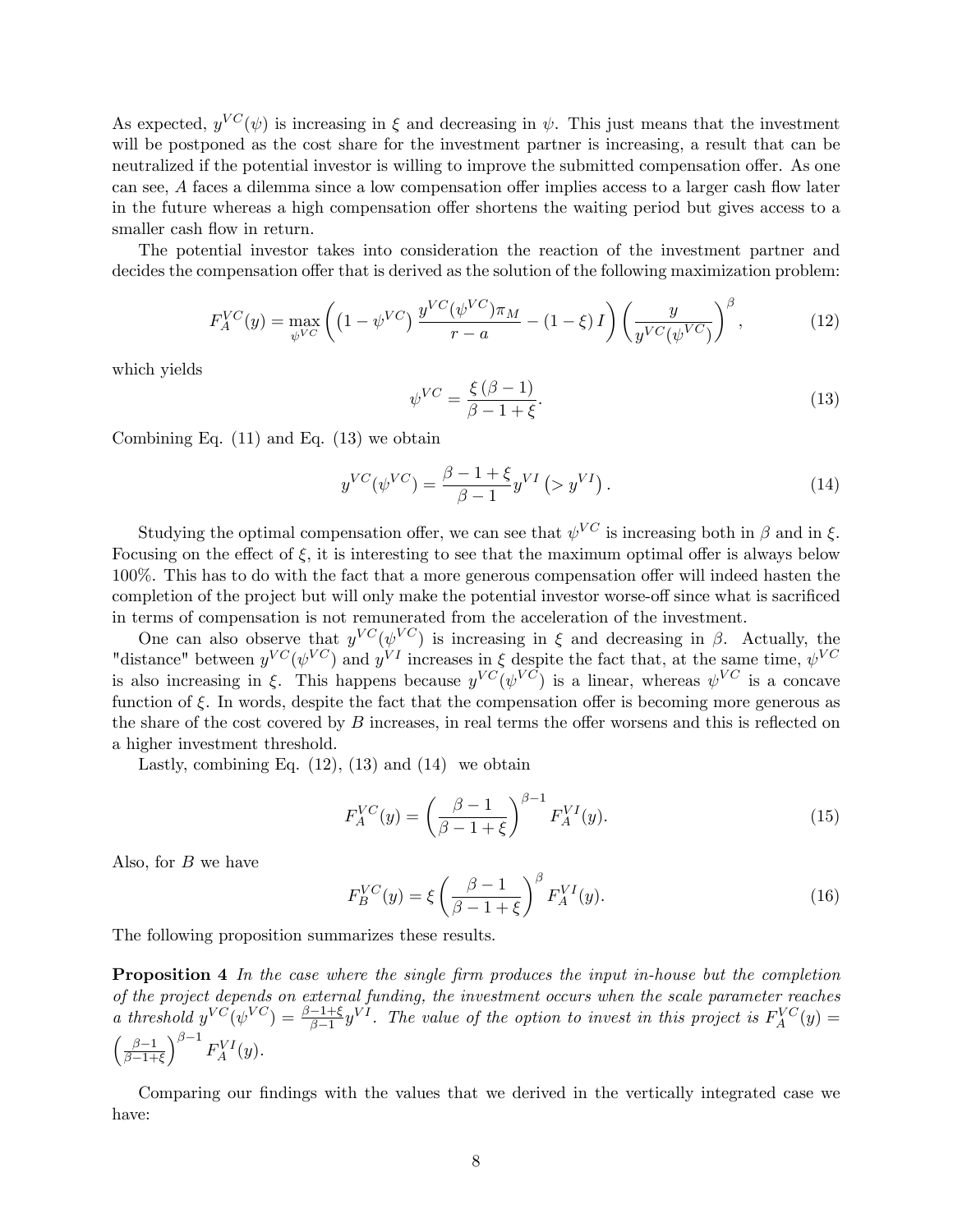**Proposition 5** In the case where the single firm produces the input in-house but the completion of the project depends on external funding, the investment is delayed  $(y^{VC} > y^{VI})$  and the potential investor's option to invest is less valuable  $(F_A^{VC}(y) < F_A^{VI}(y))$ .

As in Section 3.3, the effect of the presence of the additional agent is twofold since, on one hand, it increases the investment threshold delaying the completion of the project and, on the other, it reduces the value of the option to invest for the potential investor.

### 4 The three-agent case

In this section we combine the analyses presented above and we show how the synchronous presence of B and C affects the performance and the actions of A as well as the investment threshold. The three-agent game evolves in the following way:

1. C is the game-leader and decides the input price that maximizes her/his value of the option to invest.

2. Given the input price and the cost share  $\xi$ , A submits the compensation offer  $\psi$  to B and, finally,

3. B evaluates this compensation offer and decides when to accept it, disbursing the amount that is required for the realization of  $A$ 's project.

Keeping in mind that A and B continuously and verifiably observe the magnitude of  $y_t$  whereas C only knows the structural parameters of the related stochastic process, we move backwards and we first study the behavior of the investment partner  $B$ . The optimal investment threshold is derived through the solution of:  $F_{B3}(y) = \max_{y_3(\psi, p)}$  $\left(\psi \frac{y_3(\psi,p)\pi_M}{r-a} - \xi p\right)\left(\frac{y}{y_3(\psi,p)}\right)$  $\int_{0}^{\beta}$ . Solving, we obtain

$$
y_3(\psi, p) = \frac{\beta}{\beta - 1} \frac{r - \alpha}{\pi_M} p \frac{\xi}{\psi}.
$$
 (17)

The potential investor A will take into consideration the decision of the investment partner and will choose the compensation offer taking the price of the input as given. The optimal  $\psi$  is derived as the solution of  $F_{A3}(y) = \max_{\psi_3}$  $\left( (1 - \psi_3) \frac{y_3(\psi_3, p) \pi_M}{r - a} - (1 - \xi) p \right) \left( \frac{y}{y_3(\psi_3)} \right)$  $y_3(\psi_3, p)$  $\int_{0}^{\beta}$ . From the first-order condition we have

$$
\psi_3 = \frac{\xi(\beta - 1)}{\beta - 1 + \xi}.\tag{18}
$$

As one can check, this is exactly the compensation offer that we derived in Eq.  $(13)$  where C was absent. Obviously, the presence/absence of  $C$  does not affect the magnitude of the optimal compensation offer that A submits to B since the exogenously given cost share  $\xi$  has to do with the generic investment cost no matter if this is  $I$  or  $p$ .

We conclude with the game-leader  $C$ . The input supplier observes the behavior both of  $A$  and of B and optimally decides the price of the input solving  $F_{C3}(y) = \max_{p_3} (p_3 - I) \left( \frac{y}{y_3(\psi_S - 1)} \right)$  $y_3(\psi_3, p_3)$  $\int^{\beta}$  which yields:

$$
p_3 = \frac{\beta}{\beta - 1} I \tag{19}
$$

Comparing Eq. (19) with Eq. (7) we see that  $p_3 = p^{OS}$  which means that the presence/absence of B does not affect the optimal price of the input that is decided by  $C$ . This is not a surprise since,  $C$  is indifferent to the means that  $A$  uses to fund the project.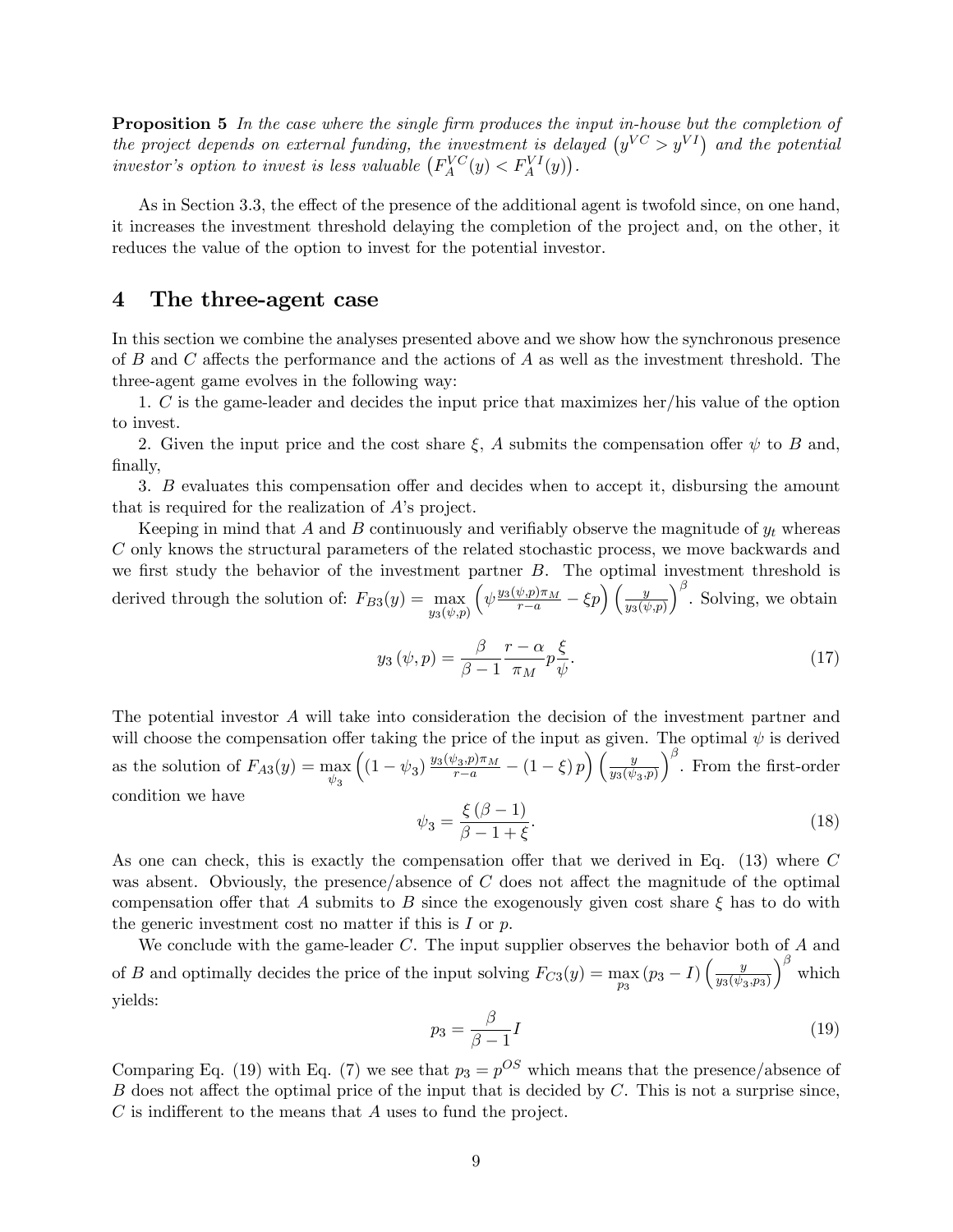Combining Eq. (17), (18) and (19) we derive the investment threshold which, in this case, is

$$
y_3(\psi_3, p_3) = \frac{\beta}{\beta - 1} \frac{\beta - 1 + \xi}{\beta - 1} y^{VI} (> y^{VI}).
$$
 (20)

Note that  $y_3(\psi_3, p_3)$  is decreasing in  $\beta$  and increasing in  $\xi$ . Similarly to  $y^{VC}(\psi^{VC})$ , the "distance" between  $y_3(\psi_3, p_3)$  and  $y^{VI}$  increases in  $\xi$  in spite of the simultaneous improvement of the corresponding compensation offer. The reasoning is the same: the investment trigger is a linear whereas the compensation offer is a concave function of the cost share  $\xi$ . As we have seen in the previous section, despite the fact that the compensation offer is becoming more generous as the cost share  $\xi$  increases, in real terms the offer worsens and actually, in the three-agent case, this effect is even more dramatic since the compensation offer worsens "faster" as the (positive) slope of  $y_3$  with respect to  $\xi$  is larger than the (positive) slope of  $y^{VC}$  with respect to  $\xi$  exactly because of the presence of C.

We conclude this section returning to the option values for the three agents. Keeping in mind the values for  $y_3(\psi_3, p_3)$ ,  $p_3$  and  $\psi_3$  we obtain

$$
F_{A3}(y) = \left(\frac{\beta - 1}{\beta}\right)^{\beta - 1} \left(\frac{\beta - 1}{\beta - 1 + \xi}\right)^{\beta - 1} F_A^{VI}(y), \tag{21.1}
$$

$$
F_{B3}(y) = \xi \left(\frac{\beta - 1}{\beta}\right)^{\beta - 1} \left(\frac{\beta - 1}{\beta - 1 + \xi}\right)^{\beta} F_A^{VI}(y), \tag{21.2}
$$

$$
F_{C3}(y) = \left(\frac{\beta - 1}{\beta}\right)^{\beta} \left(\frac{\beta - 1}{\beta - 1 + \xi}\right)^{\beta} F_A^{VI}(y). \tag{21.3}
$$

The following proposition summarizes these results.

**Proposition 6** In the three-agent case where the single firm outsources the production of the input and the completion of the project depends on external funding, the investment occurs when the scale parameter reaches a threshold  $y_3(\psi_3, p_3) = \frac{\beta}{\beta-1} \frac{\beta-1+\xi}{\beta-1} y^{VI}$ . The value of the option to invest in this  $\overline{\beta-1}$   $\overline{\beta-1}$ project for the potential investor is  $F_{A3}(y) = \left(\frac{\beta - 1}{\beta}\right)$  $\int^{\beta-1} \left( \frac{\beta-1}{\beta-1} \right)$  $\beta-1+\xi$  $\int^{\beta-1} F^{VI}_A(y).$ 

Comparing our findings with the values that we derived in the vertically integrated case we have:

**Proposition 7** In the three agent case the investment takes place inefficiently late  $(y_3 \ (\psi_3, p_3) > y^{VI})$ and this is also reflected on the potential investor's option value  $(F_{A3}(y) < F_A^{VI}(y))$ .

#### 4.1 Discussion

In the previous sections we focused on the effect that the presence of additional agents has on the investment threshold and the potential investor's option value both for the two-agent and the three-agent case. Keeping all this in mind we can examine this effect in the level of the industry as a whole.

The input is outsourced and the investment is privately funded: We have already computed the value of the option to invest for the potential investor  $A$  and the input supplier  $C$ . Now adding up Eq.  $(9)$  and Eq.  $(10)$  we obtain

$$
F^{OS}(y) \equiv F_A^{OS}(y) + F_C^{OS}(y) = \frac{(\beta - 1)^{\beta - 1}}{\beta^{\beta}} (2\beta - 1) F_A^{VI}(y). \tag{22}
$$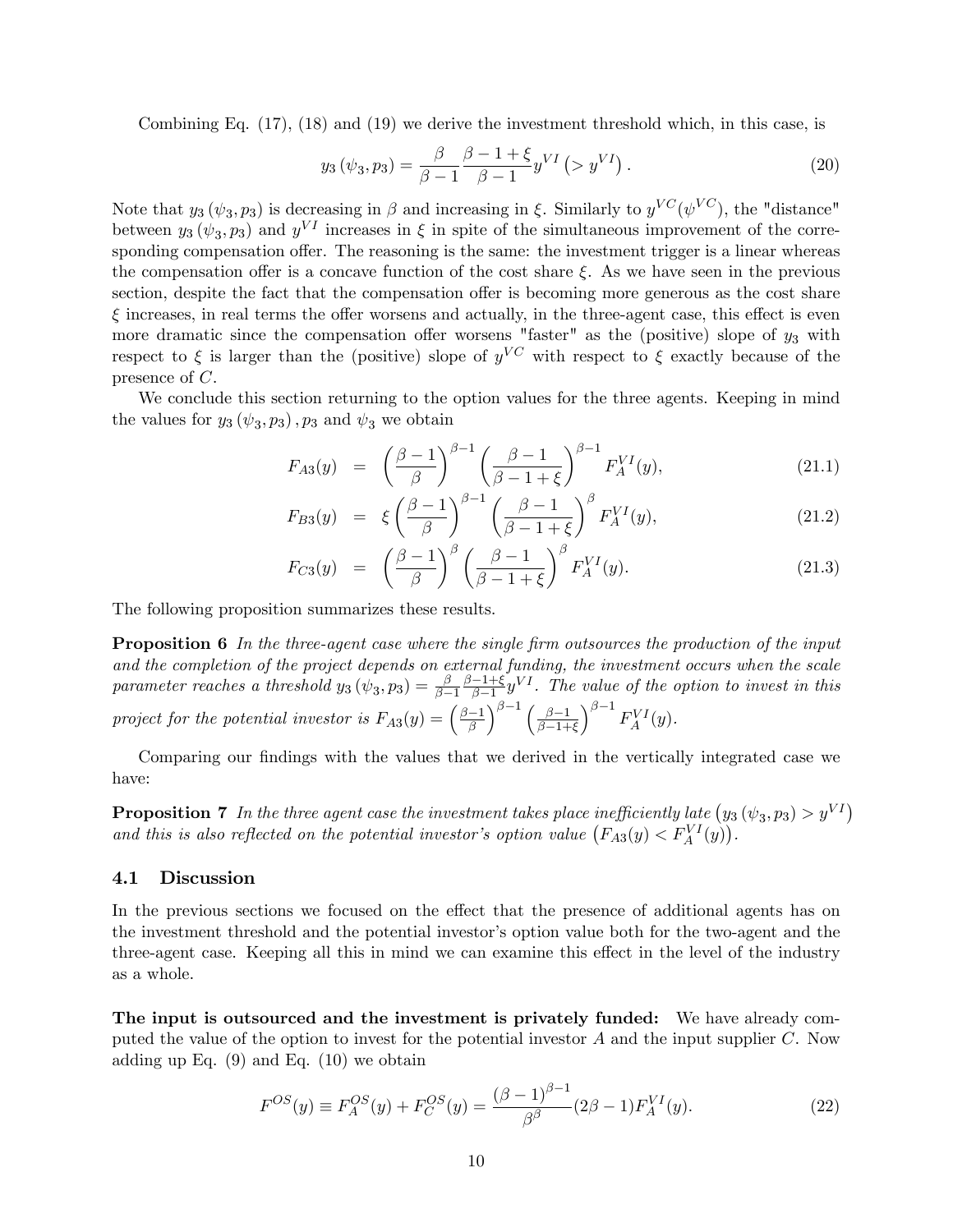As one can see, the presence of the firm  $C$  affects negatively the value of the option to invest for the whole industry since  $F^{OS}(y) < F_A^{VI}(y)$ .

The input is produced in-house and the investment is partly externally funded: Summing Eq.  $(15)$  and Eq.  $(16)$  we obtain

$$
F^{VC}(y) \equiv F_A^{VC}(y) + F_B^{VC}(y) = \frac{\beta - 1 + \xi \beta}{\beta - 1} \left(\frac{\beta - 1}{\beta - 1 + \xi}\right)^{\beta} F_A^{VI}(y).
$$
 (23)

The presence of firm  $B$  affects negatively the value of the option to invest for the whole industry since  $F^{VC}(y) < F_A^{VI}(y)$ .

**The three-agent case:** Summing up the values of the option to invest for  $A$ ,  $B$  and  $C$  from Eq. (21) we obtain

$$
F_3(y) \equiv F_{A3}(y) + F_{B3}(y) + F_{C3}(y) \tag{24}
$$
\n
$$
= \left(\frac{\beta - 1}{\beta}\right)^{\beta - 1} \left(\frac{\beta - 1}{\beta - 1 + \xi}\right)^{\beta} \left(\frac{\beta - 1 + \xi}{\beta - 1} + \xi + \frac{\beta - 1}{\beta}\right) F_A^{VI}(y).
$$

A comparison of the results derived in this and the previous sections is given in the following proposition:

Proposition 8 A comparison among the investment triggers and the option values presented above gives the following rankings:

1)  $y_3(\psi_3, p_3) > y^{OS}(p^{OS}) > y^{VC}(\psi^{VC}) > y^{VI}$ , 2)  $F_3(y) < F^{OS}(y) < F^{VC}(y) < F_A^{VI}(y),$ 3)  $F_{A3}(y) < F_A^{OS}(y) < F_A^{VC}(y) < F_A^{VI}(y)$ ,  $\langle 4 \rangle$   $F_{B3}(y) < F_{B}^{VC}(y)$  and 5)  $F_{C3}(y) < F_C^{OS}(y)$ .

A number of interesting results can be derived by these comparisons. First of all, we see that as the number of agents involved in an investment project increases, the completion of this project is postponed to the detriment of the investment's option value both in the firm and in the industry level. As expected, the vertically integrated case represents the most favorable whereas the threeagent case represents the least favorable scenario. Another interesting observation has to do with the comparison between the effect of the presence of the upstream firm  $C$  and the effect of the presence of the investment partner B. As we can see, external funding is preferred to outsourcing in terms of timing and, consequently, in terms of option value.<sup>14</sup>

#### 4.2 Numerical Examples

We conclude this section using some numerical examples that will help us illustrate the effect of outsourcing and external funding on the investment timing and the value of the option to enter the new market.

<sup>&</sup>lt;sup>14</sup>In Section A.2 of Appendix A we show that the ranking of the investment thresholds and, consequently, the ranking of the aggregate option values, is the same even when A and B swap places i.e. if A becomes the timedeciding agent (game-follower) and  $B$  becomes the one that chooses the compensation share (game-leader). However, we also show that this is not the case for the ranking of  $A$ 's option values which is actually sensitive to such a change.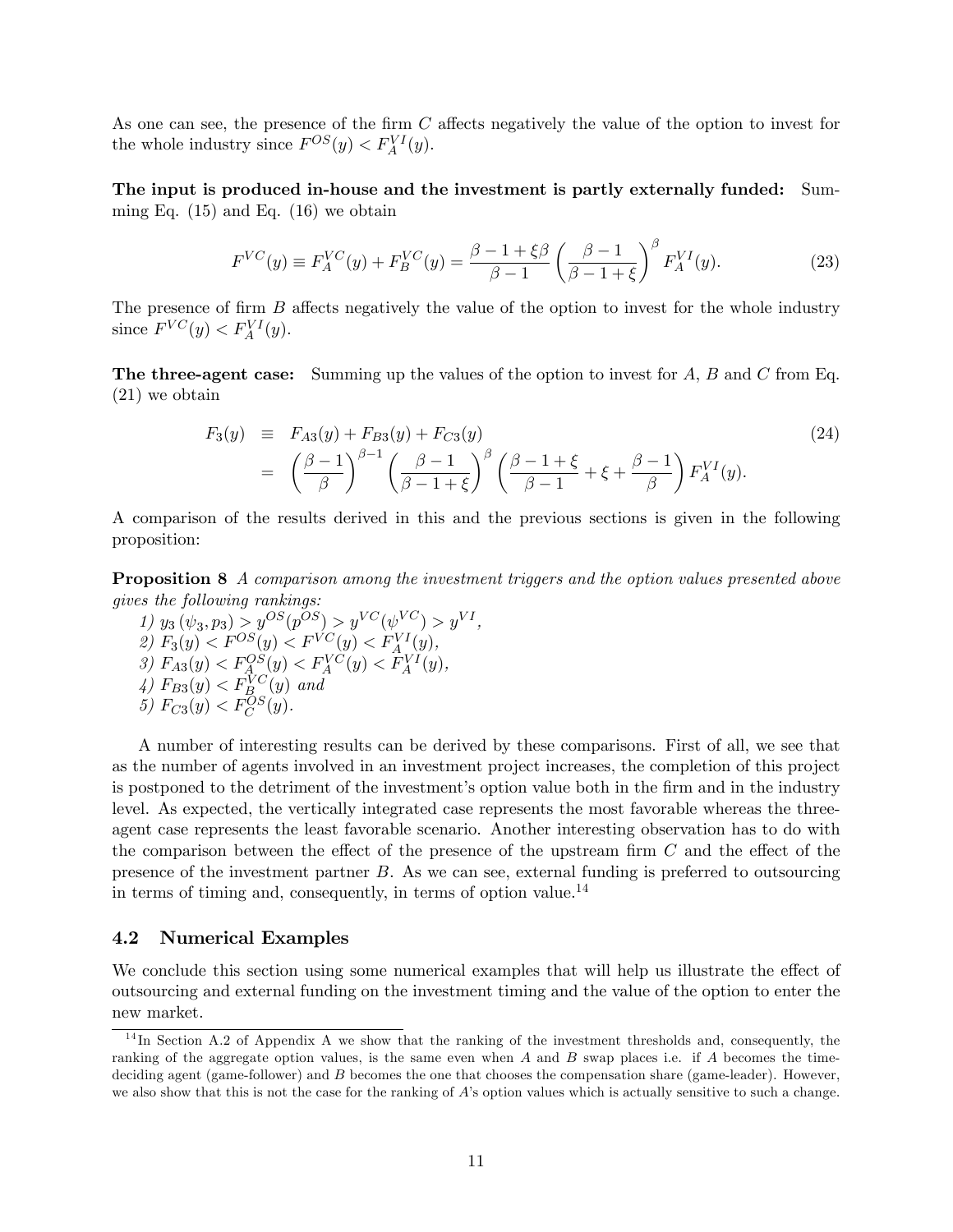We assume that the parameters vary as follows: We let the drift,  $\alpha$ , and the volatility,  $\sigma$ , take values  $\{0.025, 0.035\}$  and  $\{0.2, 0.25, 0.3, 0.35, 0.4\}$  respectively. A high magnitude of the drift captures a high expected increase in the size of the new market whereas different levels of volatility are used to demonstrate the impact of uncertainty on the investment thresholds and option values. The sunk investment cost I takes values  $\{24, 48\}$  whereas both the initial level of the stochastic parameter  $y_0$  and the instantaneous monopolistic profit per unit of  $y_t$ ,  $\pi_M$ , are set equal to unity  $(y_0 = \pi_M = 1)$ . We allow for three different levels of exogenous cost share:  $\xi_1 = 0.1$ ,  $\xi_2 = 0.5$  and  $\xi_3 = 0.9$  in order to demonstrate how the participation of an investment partner affects the timing and the performance of the investment project. The interest rate  $r$  is initially set equal to 5% but we also check the effect of an increase to  $6\%$  which corresponds to a higher opportunity cost of capital.

In Table 1, we use  $\alpha = 0.025, \sigma = 0.2, r = 0.05, y_0 = 1, \xi = 0.5$  and  $I = 24$  and we obtain the values that serve as our standard of comparison. As one can check, Table 1 demonstrates how the investment threshold and the value of the option to invest in a given project are affected by the presence of an investment partner and/or the presence of an upstream firm. In accordance to Proposition 8, we see that the presence of any alien agent causes the procrastination of the investment. The investment threshold is, roughly, doubled when an investment partner is involved, and tripled when a necessary input is outsourced. However, the combined effect is more dramatic since, under both outsourcing and external funding, the investment threshold is more than six times higher than the investment threshold under vertical integration.

As for the project value itself, we see that the changes in the investment threshold are also reflected on the value of the option to invest. The project depreciates whenever its completion depends on the contribution of one of the other two parties, with outsourcing being less preferable than an investment partnership but more preferable than the three-agent case. Interestingly, under external funding the investor's share of the project is equal to  $71\%$  of her/his share under vertical integration whereas, when outsourcing is explicitly taken into consideration the percentage drops to 42%. Unsurprisingly, a similar effect is observed when one studies the value of the option to invest in the level of the industry. Arguably, these results underline the difference that the nature of the investment cost (endogenous or exogenous) can make when an investment project characterized by uncertainty and irreversibility is considered.

|              | Vertical Integration | External Funding | Outsourcing | Three-Agent Case |
|--------------|----------------------|------------------|-------------|------------------|
|              | l.90                 | 3.96             | 6.02        | 12.55            |
|              | 20.35                | 14.50            | $11.96\,$   | 8.52             |
| $F_B$        |                      | 3.48             |             | 2.04             |
| Г.<br>$^{c}$ |                      |                  | 3.77        | $1.29\,$         |
| E            | 20.35                | 17.98            | 15.73       | l 1.85           |

TABLE 1 Standard of Comparison

In Table 2 we examine the effect that a change in the cost  $I$  has on the investment thresholds and the option values presented above. For  $I = 48$ , i.e. for an investment cost two times higher than our standard of comparison, all the investment thresholds are doubled in magnitude and all the option values drop to, about, 73% of their corresponding values given in Table 1. Starting with the investment thresholds, it is evident that a potential investor will have less rush to invest in a, other things equal, more expensive project. As for the depreciation of the option values, one can argue that two opposing forces drive this result. On one hand, the value of the option to delay a costly and irreversible investment is valuable, and this value is expected to increase in I since, the

12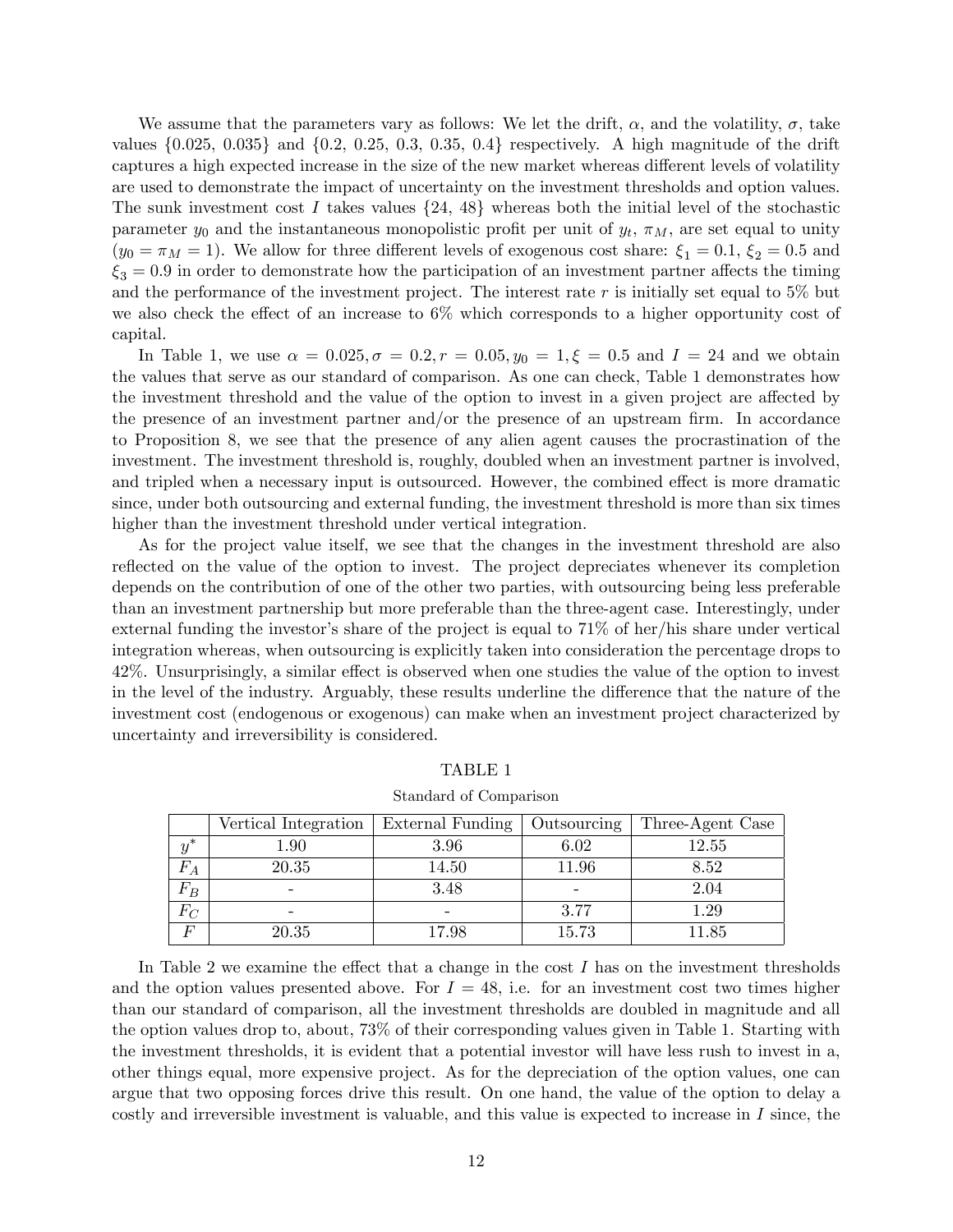more expensive the investment, the more valuable the option to postpone it. On the other hand however, the higher investment threshold implies a further delay of the investment which eventually distances the anticipated cash flow further in the future. As one can see, the second force prevails.

#### TABLE 2

 $I = 48$ Vert. Integ. | Ext. Funding | Outsourcing | Three-Agent Case  $\hat{y}$  $^*/y_{T1}^*$  $2 \qquad \qquad 2 \qquad \qquad 2 \qquad \qquad 2$  $F_A/F$  $\overline{A}$ 0.73 0.73 0.73 0.73  $F_B/F_B^{T1}$ B  $-$  0.73 - 0.73  $F_C/F_C^{T1}$  $\subseteq$ - | - | 0.73 | 0.73  $F/F^{T1}$  0.73 0.73 0.73 0.73 0.73

The Effect of a Change in the Investment Cost on Timing and Option Value

In Table 3, we study the effect that changes in the drift,  $\alpha$ , may have. A comparison of the option values of Table 3 with the ones that we derived in Table 1 shows that an increase in the expected growth rate from  $\alpha = 0.025$  to  $\alpha = 0.035$ , is beneficial both in the firm and in the industry level. However, the effect of such a change in the investment triggers is not as obvious. Actually, we observe that a higher  $\alpha$  is, *ceteris paribus*, encouraging the acceleration of a project under vertical integration but is causing the further postponement of projects the completion of which is conditional on the participation of a second or a third party. Especially, in the three-agent case, we see that a  $\Delta \alpha = 0.01$  is enough to (more than) double the related investment threshold. The intuition behind this result has to do exactly with the absence or the presence of the alien firms. When the potential investor acts unilaterally, a positive change in  $\alpha$  signals the shortening of the expected waiting period until the right time for the investment to take place has come. This, of course, is reflected on a lower investment threshold.<sup>15</sup> Nevertheless, under the presence of an upstream supplier and/or an investment partner, the situation is quite different. The upstream firm updates the price of the input asking a higher price whereas the compensation offer that the investment partner receives is now readjusted for the higher  $\alpha$ . Eventually, the time-deciding agent accounts for these changes choosing a higher, instead of lower, investment threshold.

| TABLE |
|-------|
|-------|

The Effect of a Change in the Drift on Timing and Option Value

| $\alpha = 0.035$ |              |              |             |                  |
|------------------|--------------|--------------|-------------|------------------|
|                  | Vert. Integ. | Ext. Funding | Outsourcing | Three-Agent Case |
| $y^*$            | 1.80         | 5.40         |             |                  |
| $F_A$            | 46.04        | 34.98        | 30.79       | 23.39            |
| $F_B$            |              | 5.83         |             | 3.89             |
| $F_C$            |              |              | 6.15        | 1.55             |
|                  | 46.04        | 40.81        | 36.94       | 28.83            |

As for the volatility  $\sigma$ , in Figure 1 and Figure 2 we see how an increase in  $\sigma$  from  $\sigma = 0.2$  to  $\sigma = 0.4$  affects the timing and the value of the option to invest in the project under consideration.

<sup>&</sup>lt;sup>15</sup>As we can see from Eq. (3), this is actually the effect of two opposing forces. On one hand, a higher  $a$  implies a higher present value for the profit flow  $\left(\frac{\pi_M}{r-\alpha}\right)$  which, in return, favors the acceleration of the investment. On the other hand however, an increased drift implies a lower  $\frac{\beta}{\beta-1}$  which is the factor that corrects the investment threshold for uncertainty and irreversibility. Apparently, under vertical integration, the first force prevails.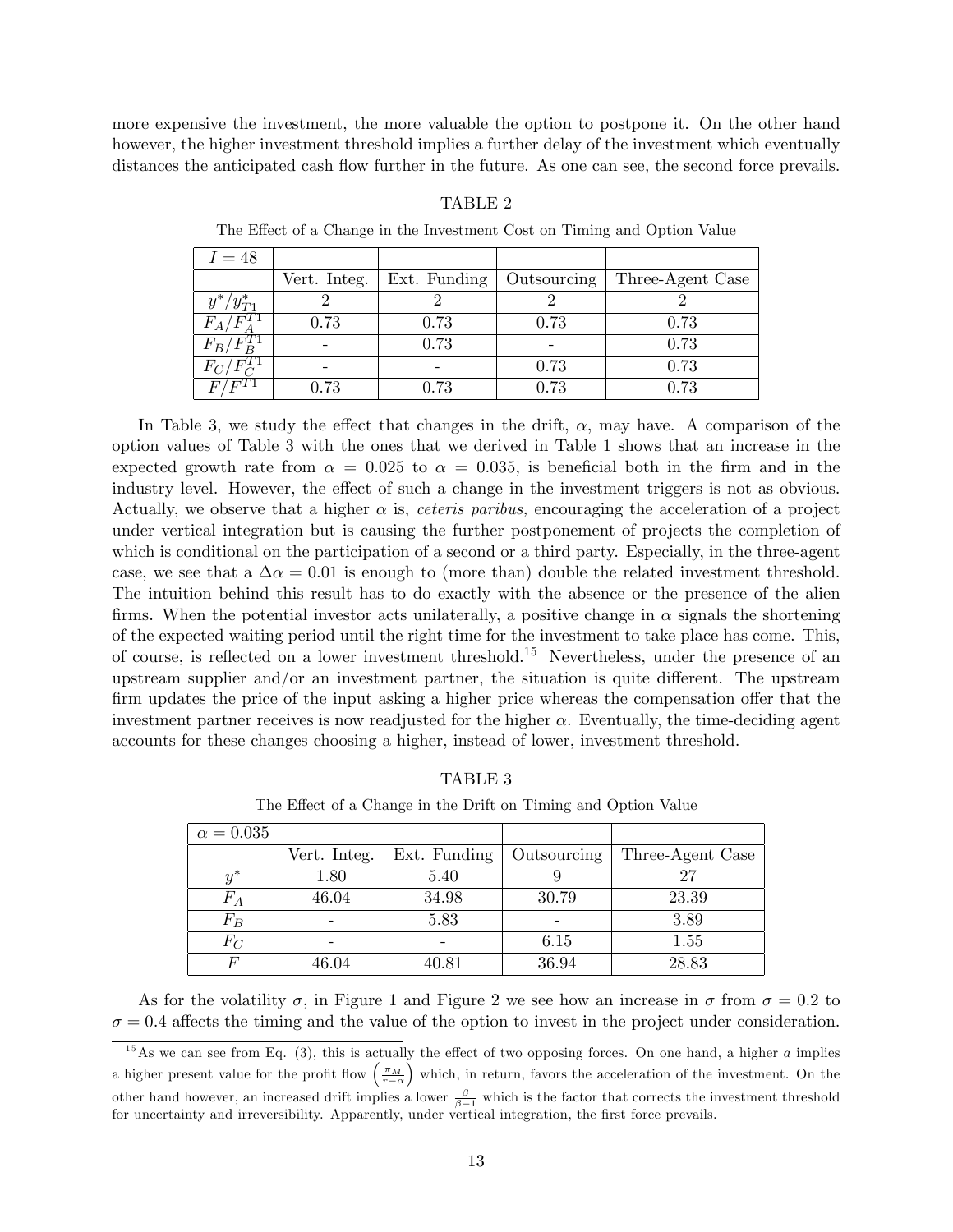As expected, all the investment thresholds are increasing in  $\sigma$ . As is standard in the real option literature, the presence of uncertainty and irreversibility calls for a more careful investment policy. Hence, investment projects should occur at higher return levels, a decision which in turn requires waiting longer before investing. Note however that higher investment thresholds do not cause the depreciation of the value of the corresponding project. On the contrary, a higher volatility is, as anticipated, increasing the value of the option to delay the completion of an investment project characterized by uncertainty and irreversibility.

What is interesting to see here is that the investment threshold in the three-agent case is significantly more sensitive to an increase in volatility with respect to the other three investment scenarios that we study, a result which is also reflected on a proportionately higher option value. As before, the intuition here is that the investment threshold under both outsourcing and external funding is a§ected both by the decisions of the project originator and by the actions of the investment partner and the upstream firm which are also affected by changes in  $\sigma$ . For instance, we know that the upstream firm anticipates that an increase in  $\sigma$  will further delay the completion of the investment project. This foresight calls for the decision of a higher input price that will act as compensation against this (further) delayed cash flow. Similarly, the project originator also anticipates a (further) postponement in the completion of the project and, using analogous reasoning, decides to decrease the submitted compensation offer. Finally, the time-deciding investment partner observes the increase in  $\sigma$  as well as the updated input price and compensation offer and chooses an appropriately high investment threshold that accounts for all this.



FIGURE 1

The Effect of a Change in Volatility on the Investment Threshold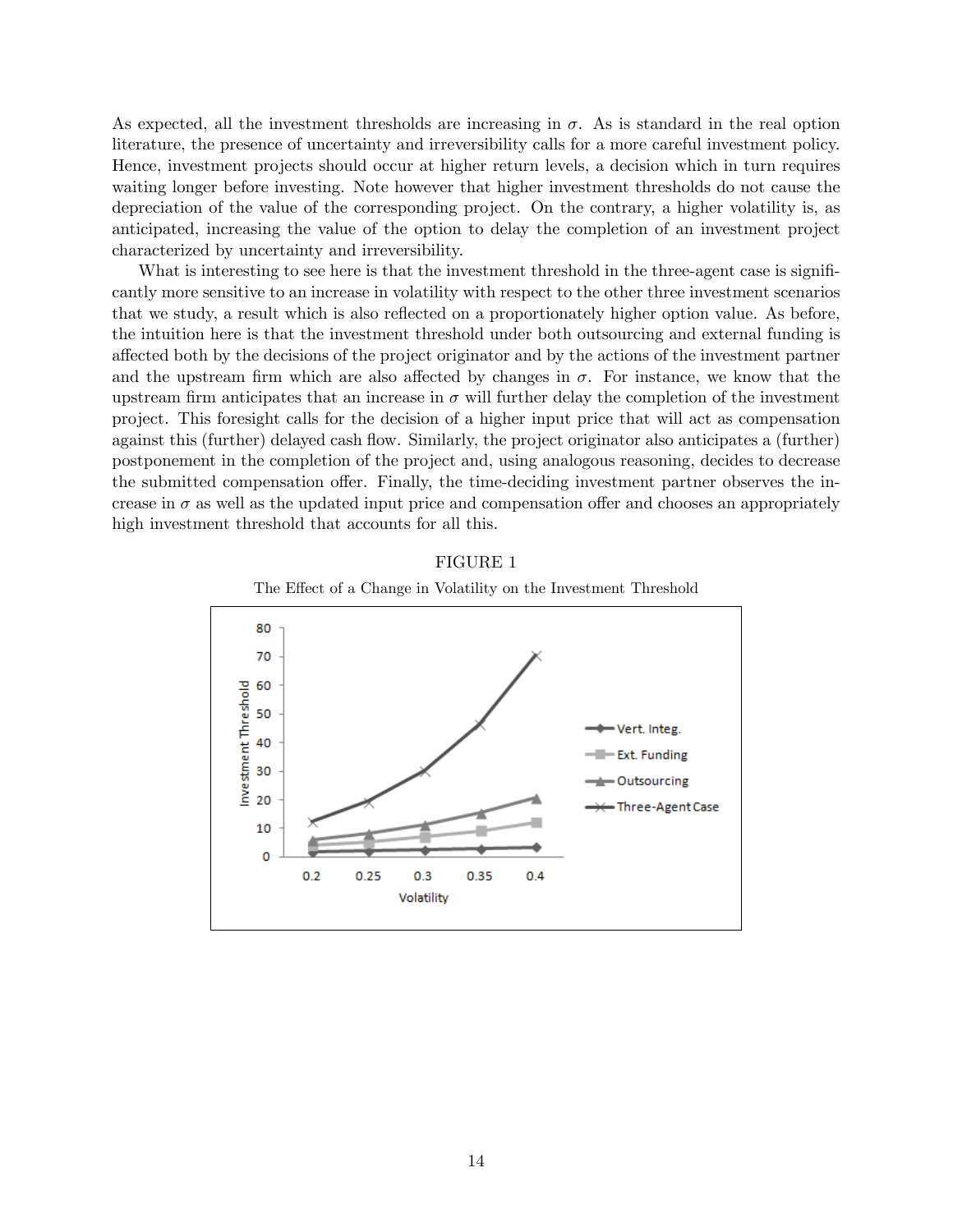#### FIGURE 2

The Effect of a Change in Volatility on the Option Value



#### TABLE 4

The Effect of a Change in the Exogenous Cost Share on Timing and Option Value

|       | $\xi = 0$    |                  | $\xi = 0.1$  |                  |  |
|-------|--------------|------------------|--------------|------------------|--|
|       | Ext. Funding | Three-Agent Case | Ext. Funding | Three-Agent Case |  |
| $y^*$ | 1.90         | 6.02             | 2.31         | 7.33             |  |
| $F_A$ | 20.35        | 11.96            | 18.60        | 10.92            |  |
| $F_B$ |              | $\theta$         | 1.53         | 0.90             |  |
| $F_C$ |              | 3.77             |              | 2.83             |  |
| F     | 20.35        | 15.73            | 20.13        | 14.65            |  |
|       |              |                  |              |                  |  |
|       |              |                  |              |                  |  |
|       |              | $\xi = 0.5$      |              | $\xi = 0.9$      |  |
|       | Ext. Funding | Three-Agent Case | Ext. Funding | Three-Agent Case |  |
| $y^*$ | 3.97         | 12.56            | 5.61         | 17.79            |  |
| $F_A$ | 14.50        | 8.52             | 12.35        | 7.26             |  |
| $F_B$ | 3.48         | 2.04             | 3.77         | 2.21             |  |
| $F_C$ |              | 1.29             |              | 0.78             |  |

In Table 4 we focus on the impact that a change in the exogenous investment cost share  $\xi$  may have. The benchmark value that we choose is  $\xi = 0.5$  which implies a perfectly balanced investment scheme with both partners undertaking equal portions of the sunk cost. We subsequently allow both for high ( $\xi = 0.9$ ) and for low ( $\xi = 0.1$ ) investment cost shares and we also present, for comparison's sake, the case where there is no partnership  $(\xi = 0)$ . Starting with the investment thresholds, we note that a higher involvement of an investment partner always implies the postponement of the project. Of course, keeping in mind the analysis of Section 3.4 and Section 4.1, this is hardly a surprise. As we have already seen there, a higher cost share  $\xi$  implies a higher nominal, but lower real, compensation offer from the project originator to the investment partner. Eventually, this is reflected on a higher investment threshold and the further procrastination of the investment.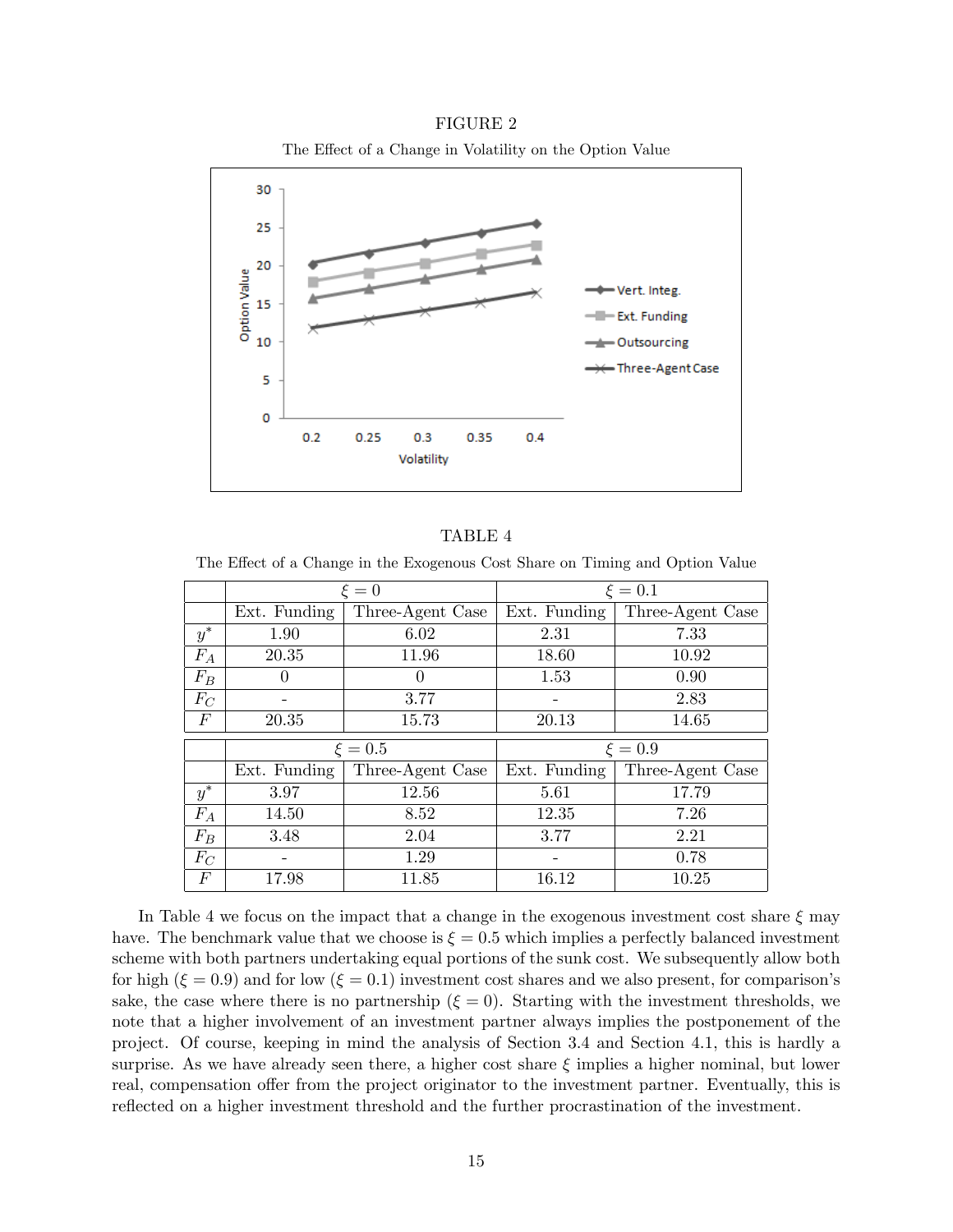The effect of a change in  $\xi$  on the option values of the three parties is nothing but an extension of the effect that we observe in the investment triggers. A higher  $\xi$  causes the depreciation of the value of the option to invest for every party apart from the investment partner who is favored by such a change. This adverse effect is also clearly reflected on the option value of the industry as a whole.

Lastly, in Table 5 we study the effect of a change in the interest rate  $r$ . We start with the vertically integrated case. As far as the investment threshold is concerned, two opposing forces are acting. On one hand, an increase in  $r$  makes the potential investor more impatient since, with a higher interest rate, the present becomes relatively more important than the future which implies the selection of a lower investment threshold. At the same time however, the increase in  $r$  implies a decrease in the present value of the profit flow that the project is meant to generate once it takes place. This limits the interest of the potential investor to invest right now in a project which does not cover the high opportunity cost of capital. As we see in Table 5, the second force prevails causing the postponement of the investment.

In the case where we deal with an investment partnership, an increase in the interest rate from  $0.05$  to  $0.06$  causes a similar effect but of smaller magnitude. The analysis of the previous paragraph holds here as well. However, we need to take into account the fact that the investment trigger is now also affected by the change in the compensation offer that is submitted to the time-deciding agent. The project originator, being impatient her/himself, is willing to make a more generous compensation offer in an attempt to shorten the waiting period till the completion of the project. As one can see, this makes a difference almost neutralizing the increase in  $r$ .

The most interesting cases involve the participation of the upstream firm. Despite the fact that the argumentation from above still applies, the presence of an impatient upstream firm causes, as one can see in Table 5, the acceleration of the investment. In order to understand the intuition behind this result, one should keep in mind that the effect of a change in  $r$  is different for the upstream firm than it is for the two investment partners. It is true that all the involved firms discount the value of the option to invest with a common discount factor.<sup>16</sup> However, the way that each agent evaluates the net present value of the project at the delivery date is different. For the two investment partners, the completion of the investment project signals the commencing of a profit flow that needs to be appropriately discounted. Of course, a change in  $r$  affects the chosen discounting factor. On the contrary, when the delivery date is reached, the upstream firm receives a lump sum which corresponds to the price of the input that s/he supplied and which is not affected by changes in r. As a consequence, even a small increase in the discount rate is enough to make the upstream supplier sufficiently impatient and willing to ask a lower input price as soon as this will lead to the acceleration of the investment. Indeed, in Table 5 we see that, when an upstream firm is present, an increased discount rate encourages the acceleration of the completion of the project, a result which is most prevalent in the three-agent case where the impatience of the two alien agents concurs.

As for the value of the option to invest, we see that even a slightly increased interest rate can considerably reduce the project's option value. As we have already stressed above, an increased interest rate implies that the present becomes financially more important than the future. Hence,

<sup>&</sup>lt;sup>16</sup>Recall that in Section 3.3 we have  $\left(\frac{y}{y^{OS}(p^{OS})}\right)^{\beta}$  both for A and for C, in Section 3.4 we have  $\left(\frac{y}{y^{VC}(\psi^{VC})}\right)^{\beta}$  both for A and for B and in Section 4.1 we have  $\left(\frac{y}{y_3(\psi_3, p_3)}\right)$  $\int_{0}^{\beta}$  for all three agents.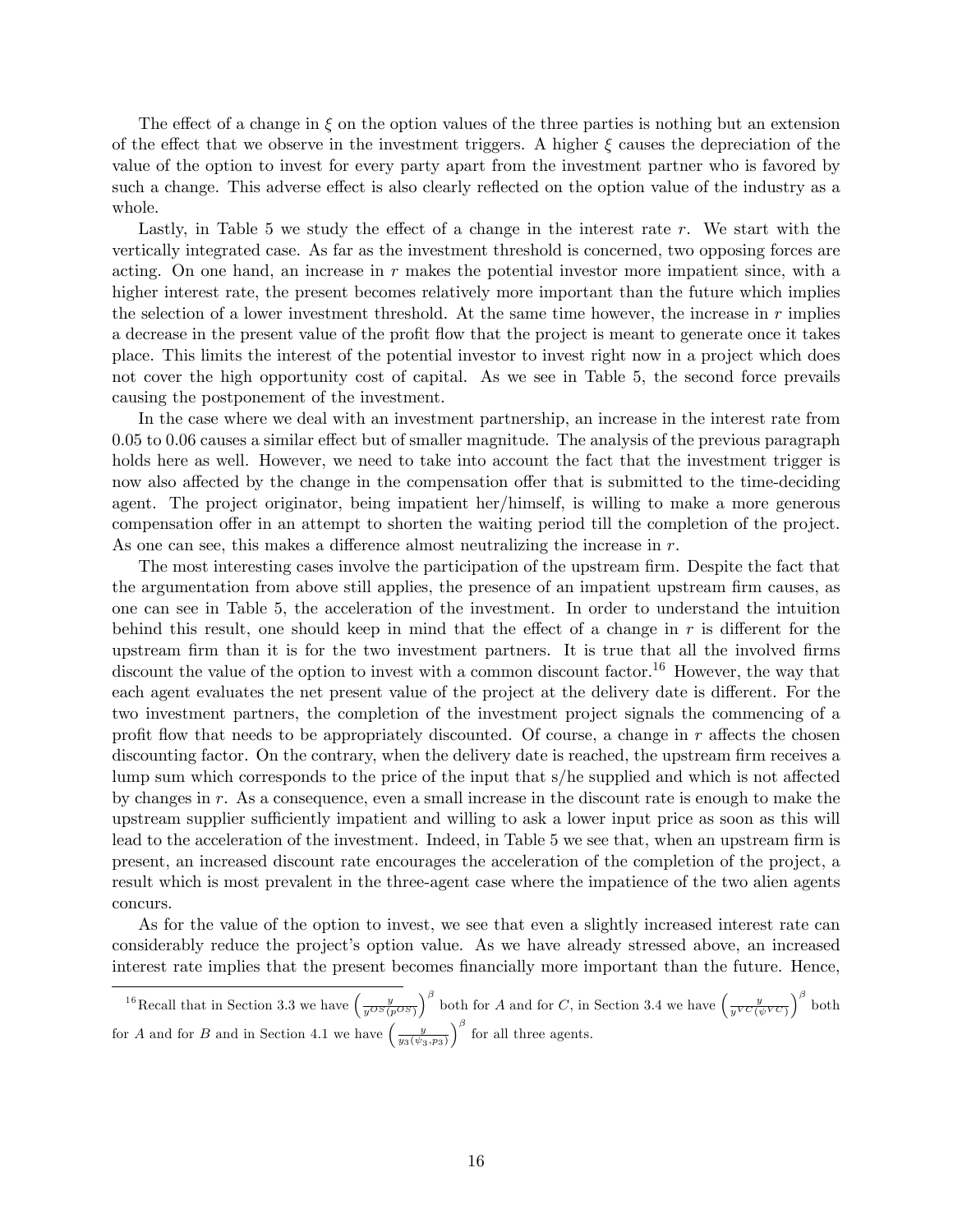the option to delay an investment project for some future time point naturally becomes less valuable.

| $r=0.06$             |              |              |             |                  |
|----------------------|--------------|--------------|-------------|------------------|
|                      | Vert. Integ. | Ext. Funding | Outsourcing | Three-Agent Case |
| $y^*$<br>$/y^*_{T1}$ | 1.16         | 1.02         | 0.97        | 0.84             |
| $F_A/F_A$            | 0.54         | 0.52         | 0.50        | 0.49             |
| $F_B/F_B^T$          |              | 0.60         |             | 0.56             |
| $F_{C}$ ,            |              |              | 0.60        | 0.68             |
|                      | $\rm 0.54$   | $\rm 0.54$   | 0.53        | 0.52             |

TABLE 5

| The Effect of a Change in the Interest Rate on Timing and Option Value |  |  |  |
|------------------------------------------------------------------------|--|--|--|
|------------------------------------------------------------------------|--|--|--|

# 5 The compensation as the product of Nash bargaining

In Section 3.4 and in Section 4 we used a non-cooperative setting in order to describe the interaction between the potential investor  $A$  and the investment partner  $B$ . However, as noticed by the extant literature, co-development partnerships are an increasingly utilized way of improving profitability, competitiveness and innovation effectiveness.<sup>17</sup> In the following, we will attempt to re-approach the potential investor's business plan using a cooperative framework. More precisely, we assume that the compensation offer will now be replaced by a Nash bargaining solution that will explicitly reflect the bargaining power of the involved agents. We begin with the two-agent case and we subsequently allow for outsourcing.

### 5.1 The input is produced in-house and the investment is partly externally funded

Similarly to the presentation of Section 3.4, we assume that A can produce the input in-house and that the completion of the project is conditional on the participation of a firm  $B$  who acts like an investment partner. As before, B is willing to undertake a share  $\xi$  of the sunk investment cost given that s/he will receive compensation in return. What is new here with respect to the analysis of Section 3.4 is that, by assumption,  $A$  agrees with  $B$  on the compensation share and then decides the optimal investment threshold. Note that, contrary to the initial analysis, we now assume that A, not  $B$ , is the time deciding agent. Apparently, A sacrifices her/his exclusivity on the decision of  $\psi$  in order to become the time-deciding agent and similarly B sacrifices her/his position as the time-deciding agent in order to have a say in the decision of  $\psi$ .<sup>18</sup> In the following we see under what conditions this cooperative framework can replace the non-cooperative one.

Starting with the maximization problem of the time-deciding agent we have:

$$
F_{AN}(y) = \max_{y_N(\psi)} \left( (1 - \psi) \frac{y_N(\psi) \pi_M}{r - a} - (1 - \xi) I \right) \left( \frac{y}{y_N(\psi)} \right)^{\beta}.
$$
 (25)

Solving we obtain

$$
y_N(\psi) = \frac{1 - \xi}{1 - \psi} y^{VI}.
$$
\n
$$
(26)
$$

 $17$ See Zhou and Yang (2008), Biehl et al. (2006) and Cvitanić et al. (2011) respectively.

<sup>&</sup>lt;sup>18</sup>In Appendix A we show how the analysis presented in Section 3.4 and Section 4 changes if A and B swap places. In Appendix B we do the same for the analysis presented in Section 5 where the initial non-cooperative game-theoretic framework is replaced by a Nash bargaining solution and we show that such a change does not affect the nature of our main results.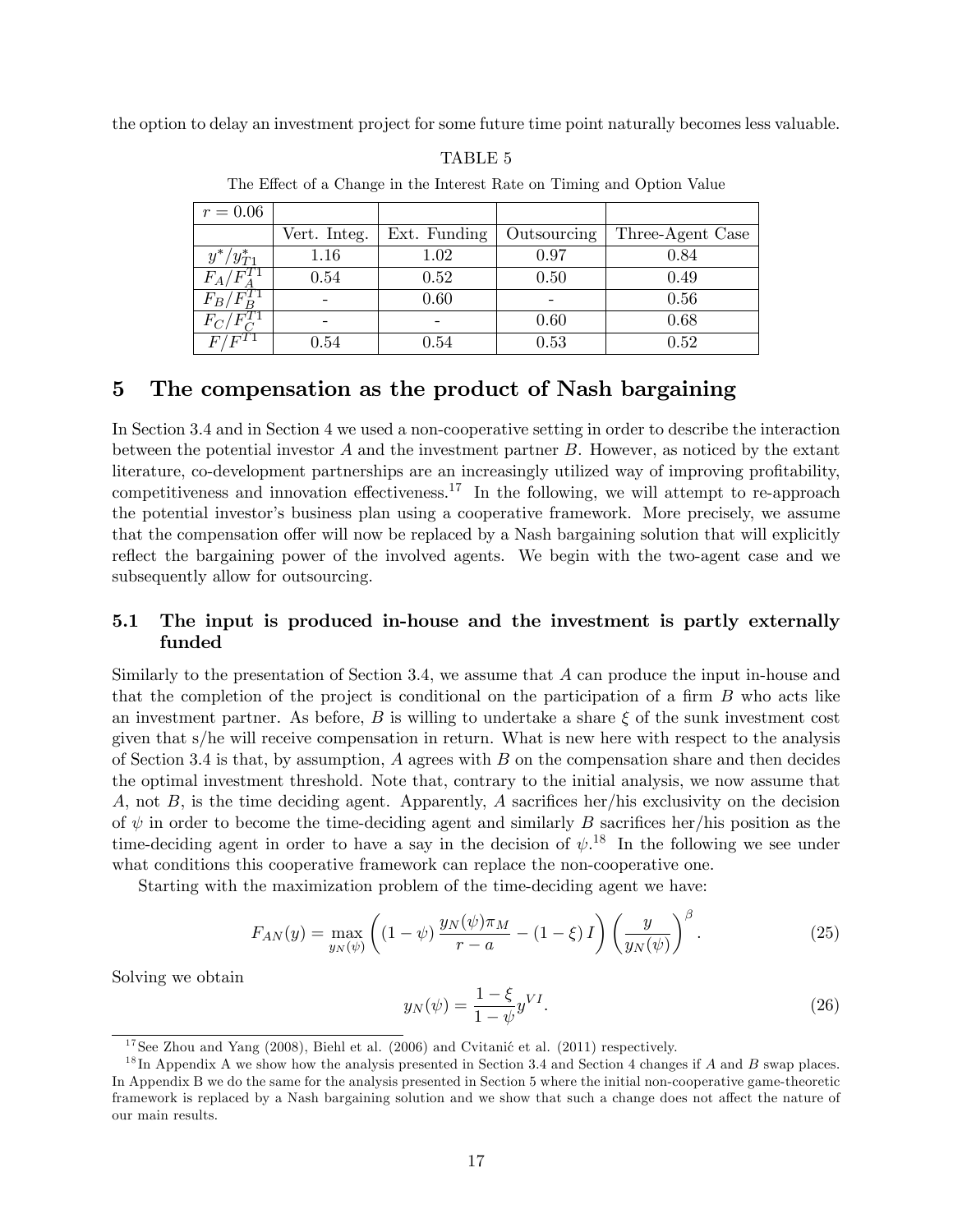Moving one step back, the two parties bargain anticipating that A will invest as soon as  $y_t$  reaches the trigger  $y_N(\psi)$ . Given this, the new optimal compensation share is derived as the solution of

$$
\max_{\psi_N} \frac{\left(\psi_N \frac{y_N(\psi_N)\pi_M}{r-a} - \xi I\right)^{\eta_B}}{\left((1 - \psi_N) \frac{y_N(\psi_N)\pi_M}{r-a} - (1 - \xi) I\right)^{\eta_B - 1}} \left(\frac{y}{y_N(\psi_N)}\right)^{\beta},\tag{27}
$$

where  $\eta_B$  represents B's bargaining power.<sup>19</sup> Solving we obtain

$$
\psi_N = \frac{\xi(\beta - 1) + \eta_B(1 - \xi)}{\beta - \xi}.
$$
\n(28)

Combining Eq. (26) and Eq. (28) we have

$$
y_N(\psi_N) = \frac{\beta - \xi}{\beta - \eta_B} y^{VI}.
$$
\n(29)

One can check that the compensation  $\psi_N$  increases linearly in  $\eta_B$ .<sup>20</sup> It is also true that, contrary to the compensation offers that we have encountered in the previous sections,  $\psi_N$  is not always increasing in  $\beta$ , hence decreasing in volatility. More precisely, here we have  $\frac{\partial \psi_N}{\partial \beta} \geq 0$  for  $\xi \geq \eta_B$ . In words, the compensation offer is decreasing in volatility only when the bargaining power of  $B$  is sufficiently low. Another interesting point is that when  $B$  bears almost the whole investment cost  $(\xi \to 1)$ , we obtain  $\psi_N \simeq 1$ . Contrary to the compensation offer  $\psi^{VC}$  that cannot be larger than  $\frac{\beta-1}{\beta}$ ,  $\psi_N$  can reach values as high as 100%, irrespective of the magnitude of  $\beta$ , if the cost share of the time-deciding agent A is small enough.

As far as the investment threshold is concerned, one can see that, as expected,  $y_N(\psi_N)$  is increasing in  $\eta_B^2$  and that in the special case where  $\eta_B = \xi$  we have exactly  $y_N(\psi_N) = y^{VI}$ . In general, when the bargaining power of B is smaller (larger) than the exogenously given  $\xi$ , the investment takes place inefficiently early (late). Finally, one can check that  $\frac{\partial \frac{y_N(\psi_N)}{y^{VI}}}{\partial \beta} \geq 0$  for  $\xi \geq \eta_B$ which means that when the bargaining power of  $B$  is sufficiently low (high), an increase in volatility results in a lower (higher) investment threshold  $y_N(\psi_N)$  relative to  $y^{VI}$ .

Given  $y_N(\psi_N)$  and  $\psi_N$ , we can compute the value of the option to invest both for the potential investor and for the investment partner. For A we obtain

$$
F_{AN}(y) = (1 - \xi) \left(\frac{\beta - \eta_B}{\beta - \xi}\right)^{\beta} F_A^{VI}(y),\tag{30}
$$

and for B we have

$$
F_{BN}(y) = \eta_B \left(\frac{\beta - \eta_B}{\beta - \xi}\right)^{\beta - 1} F_A^{VI}(y).^{22}
$$
\n
$$
(31)
$$

Of course the two agents will choose the Nash bargaining solution over the non-cooperative one only if  $F_{AN}(y) \ge F_A^{VC}(y)$  and  $F_{BN}(y) \ge F_B^{VC}(y)$  or, alternatively, if  $(1-\xi)\left(\frac{\beta-\eta_B}{\beta-\xi}\right)$  $\beta-\xi$  $\setminus^{\beta}$  $\leq$  $\frac{\beta-1}{\beta}$  $\beta - 1 + \xi$  $\lambda^{\beta-1}$ and  $\eta_B\left(\frac{\beta-\eta_B}{\beta-\xi}\right)$  $\beta-\xi$  $\int^{\beta-1} \geq \xi \left( \frac{\beta-1}{\beta-1+\alpha} \right)$  $\overline{\beta-1}+\xi$  $\int^{\beta}$  hold simultaneously.

<sup>&</sup>lt;sup>19</sup>It is assumed that the distribution of bargaining power is exogenous and that  $\eta_A + \eta_B = 1$  with  $\eta_A \geq 0$  and  $\eta_{B_{00}} \geq 0$ , where  $\eta_i$  is the bargaining power of agent i with  $i \in \{A, B\}.$ 

<sup>&</sup>lt;sup>20</sup>One can also check that  $\psi_N$  is increasing and convex in  $\xi$ .

<sup>&</sup>lt;sup>21</sup>One can also check that  $y_N(\psi_N)$  is linearly decreasing in  $\xi$ .

<sup>&</sup>lt;sup>22</sup>Note that, as expected,  $\frac{\partial F_{iN}(y_t)}{\partial \eta_i} > 0, i \in \{A, B\}.$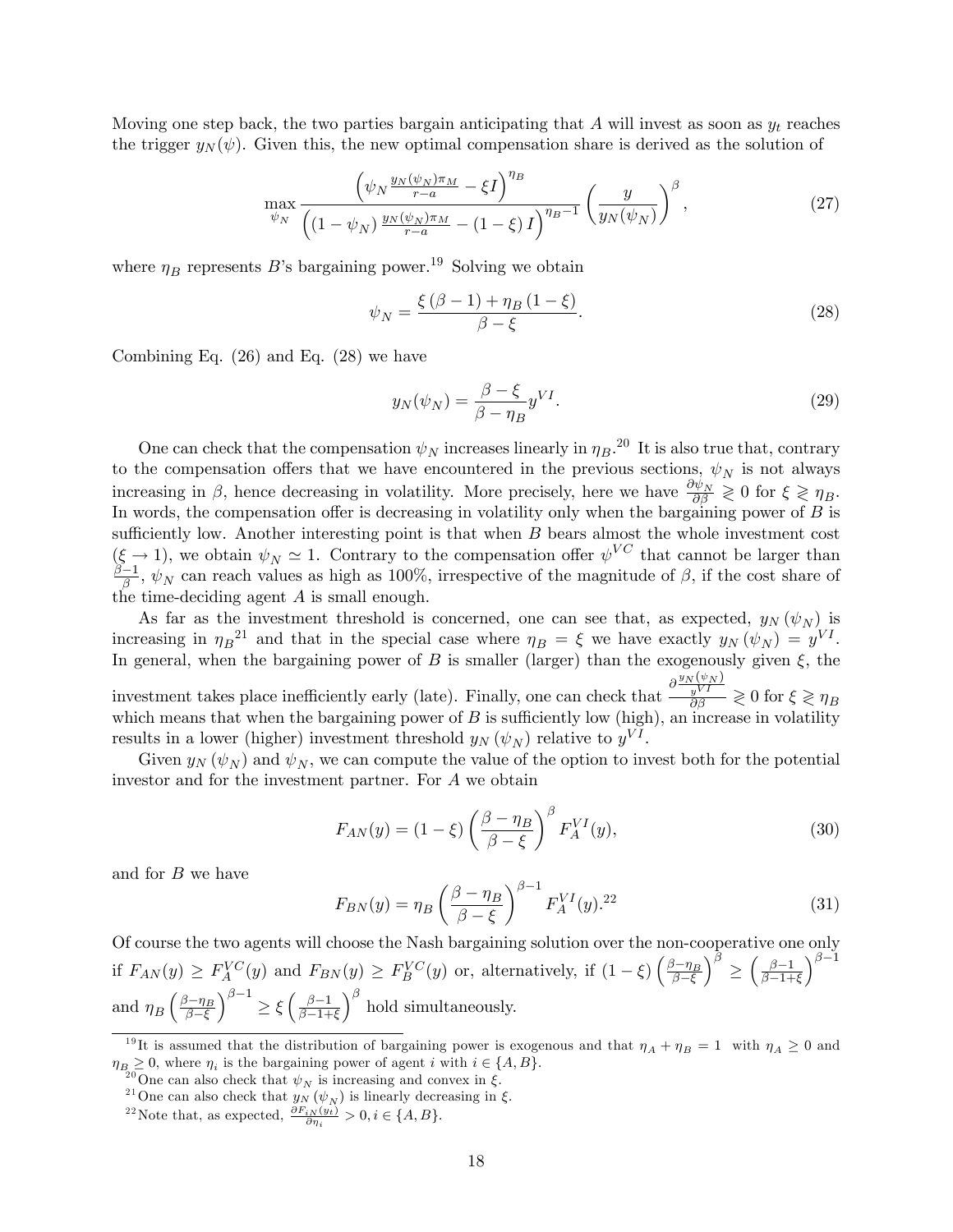It is interesting to see that the condition  $F_{AN}(y) \geq F_A^{VC}(y)$  implies  $\xi > \eta_B$  which basically means that the Nash bargaining solution guarantees that the investment will take place (inefficiently) early:  $y_N(\psi_N) < y^{VI}$ . Let's recall that when we solved the same problem under the non-cooperative framework in Section 3.4, we found that the investment would take place inefficiently late:  $y^{VC}(\psi^{VC}) > y^{VI}$ . Comparing these two results we derive a quite straightforward conclusion: the adopted game-theoretic framework determines the nature of the interaction between  $A$  and  $B$  as well as the way that this is reflected on the chosen investment threshold and the value of the option to invest. The importance of this statement will become clearer in the next section where the three-agent case is discussed. Summing up our results:

**Proposition 9** In the case where the input is produced in-house and the completion of the project depends on external funding, the Nash bargaining solution can replace the non-cooperative one when the participation conditions  $F_{AN}(y) \geq F_A^{VC}(y) \Rightarrow (1-\xi) \left( \frac{\beta - \eta_B}{\beta - \xi} \right)$  $_{\beta-\xi}$  $\setminus^{\beta}$  $\leq$  $\int \frac{\beta-1}{\beta-1}$  $\beta-1+\xi$  $\int^{\beta-1}$  and  $F_{BN}(y) \ge$  $F_B^{VC}(y) \Rightarrow \eta_B \left( \frac{\beta - \eta_B}{\beta - \xi} \right)$  $\beta-\xi$  $\int^{\beta-1} \geq \xi \left( \frac{\beta-1}{\beta-1+\alpha} \right)$  $\beta-1+\xi$  $\int_{0}^{\beta}$  are satisfied. If this is the case, then the investment occurs when the scale parameter reaches a threshold  $y_N(\psi_N) = \frac{\beta - \xi}{\beta - \eta_B} y^{VI}$ . Notably,  $F_{AN}(y) \ge$  $F_A^{VC}(y) \Rightarrow \xi > \eta_B \Rightarrow y_N(\psi_N) < y^{VI}$  which means that a Nash bargaining solution guarantees that the investment will take place inefficiently early.

For instance, for  $\alpha = 0.025, \sigma = 0.2, r = 0.05, y_0 = \pi_M = 1, \xi = 0.5$  and  $I = 24$ , the Nash bargaining solution can take place for any  $\eta_B \in [0.147, 0.236]$ . If e.g.  $\eta_B = 20\%$ , we have  $y_N =$ 1.45,  $F_{AN} = 15.13$  and  $F_{BN} = 4,61$ . Comparing these with the corresponding values of Table 1 we see that, as expected, the option values of both parties are appreciated and that the investment threshold under Nash bargaining is smaller than the investment threshold under vertical integration.

#### 5.2 The three-agent case

Let's now see what is different if a third agent is involved in the completion of the project. Similarly to the presentation of Section 4 it is assumed that the input is produced by an external supplier with market power. The game evolves in the following way:

1. The upstream firm C decides the input price that maximizes her/his individual option value.

2. Given the price of the input, A and B engage in a Nash bargaining in order to decide the compensation that  $A$  will submit to  $B$  and finally,

3. A decides what is the optimal investment threshold given the price of the input and the decided compensation.

Moving backwards, we begin by studying the behavior of A. The optimal investment threshold in the three-agent case is derived as the solution of the following maximization problem:

$$
F_{A3N}(y) = \max_{y_{3N}(\psi, p)} \left( (1 - \psi) \frac{y_{3N}(\psi, p) \pi_M}{r - a} - (1 - \xi) p \right) \left( \frac{y}{y_{3N}(\psi, p)} \right)^{\beta} \tag{32}
$$

From the first-order condition we obtain

$$
y_{3N}(\psi, p) = \frac{\beta}{\beta - 1} \frac{r - a}{\pi_M} p \frac{1 - \xi}{1 - \psi}.
$$
 (33)

Given  $y_{3N}(\psi, p)$ , A and B engage in a Nash bargaining in order to commonly decide the optimal compensation  $\psi_{3N}$  which is derived as the solution of

$$
\max_{\psi_{3N}} \frac{\left(\psi_{3N} \frac{y_{3N}(\psi_{3N})\pi_M}{r-a} - \xi I\right)^{\eta_B}}{\left((1 - \psi_{3N}) \frac{y_{3N}(\psi_{3N})\pi_M}{r-a} - (1 - \xi) I\right)^{\eta_B - 1}} \left(\frac{y}{y_{3N}(\psi_{3N})}\right)^{\beta}.
$$
\n(34)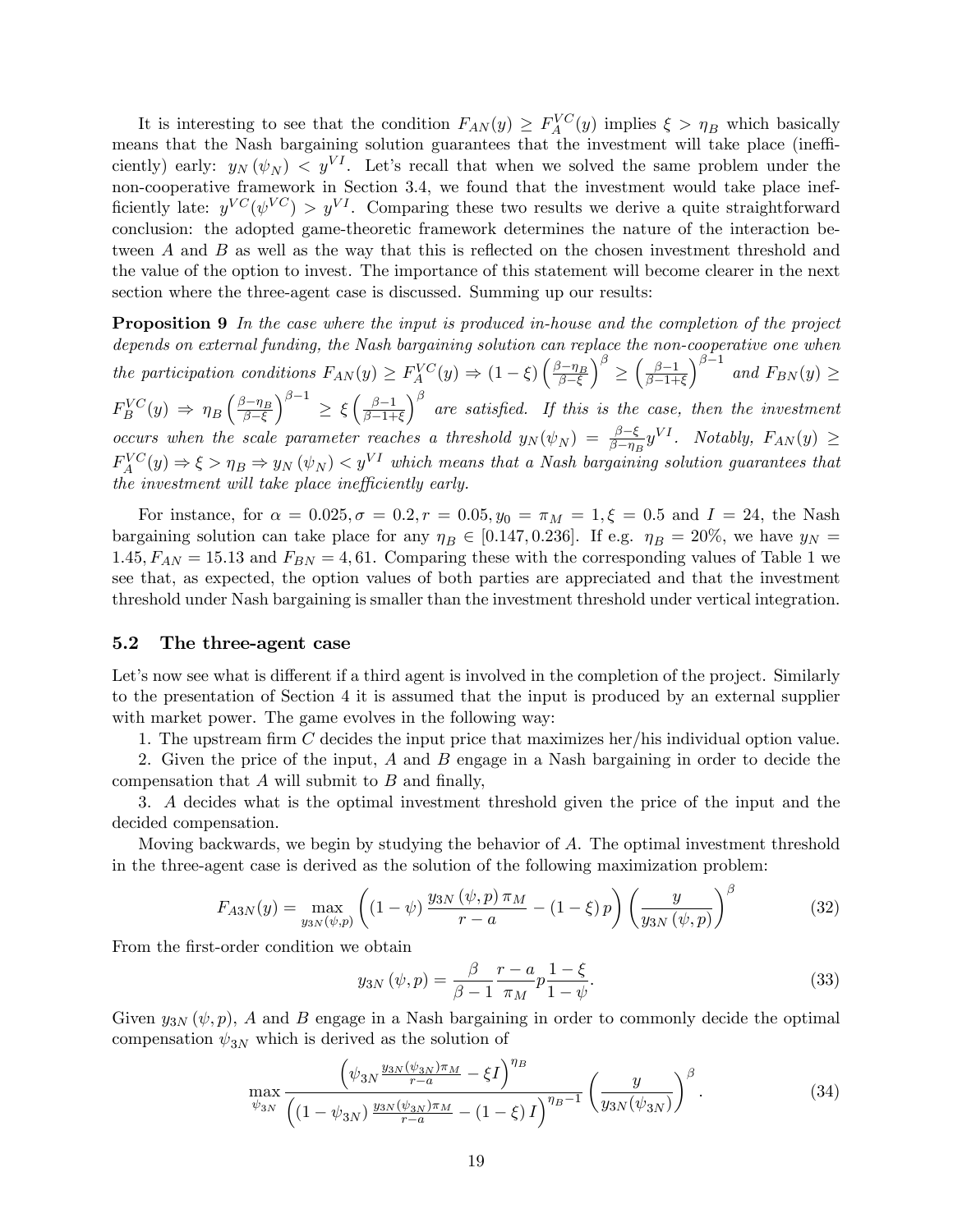Solving we obtain

$$
\psi_{3N} = \frac{\xi(\beta - 1) + \eta_B(1 - \xi)}{\beta - \xi}.
$$
\n(35)

Unsurprisingly, we find  $\psi_{3N} = \psi_N$ . The intuition behind this result is that, as in the non-cooperative case, the presence/absence of C does not affect the interaction between A and B since the exogenously given cost share  $\xi$  has to do with the generic investment cost no matter if that is I or  $p$ .

Finally, the input supplier C observes how A and B behave and chooses the familiar  $p_{3N} = \frac{\beta}{\beta-1}I$  $_{\beta-1}$ solving  $F_{C3N}(y) = \max_{p_{3N}} (p_{3N} - I) \left( \frac{y}{y_{3N}(\psi_{3N})} \right)$  $y_{3N}(\psi_{3N},p_{3N})$  $\int_{0}^{\beta}$ . Apparently, the price that maximizes the value of the option to invest for the upstream firm is not affected by the distribution of bargaining power between A and B. Again, C is indifferent to the means that A uses to fund her/his project.

Now, substituting  $\psi_{3N}$  and  $p_{3N}$  in the formula for the investment threshold we obtain

$$
y_{3N}(\psi_{3N}, p_{3N}) = \frac{\beta}{\beta - 1} \frac{\beta - \xi}{\beta - \eta_B} y^{VI} > y_N(\psi_N).
$$
 (36)

Similarly to  $y_N(\psi_N)$ , the threshold  $y_{3N}(\psi_{3N}, p_{3N})$  is increasing in  $\eta_B$ .<sup>23</sup> One can also check that, contrary to the two-agent case where we had  $\frac{\partial \frac{y_N(\psi_N)}{y^{VI}}}{\partial \beta} \geqslant 0$  for  $\xi \geqslant \eta_B$ , here we have  $\frac{\partial \frac{y_{3N}(\psi_{3N}, p_{3N})}{y^{VI}}}{\partial \beta} < 0$ which means that as the volatility of the scale parameter increases, the relative investment threshold gets larger, irrespective of how  $\eta_B$  compares to  $\xi$ . This has to do with the fact that the delivery price  $p_{3N}$ , contrary to I, is increasing in the volatility of the scale parameter and, as a result, there is no level of bargaining power low enough to guarantee a negative relationship between the relative investment threshold and the volatility. As a consequence, we have  $y_{3N} (\psi_{3N}, p_{3N}) > y^{VI}$ . Note that this is the result of two opposing forces. On one hand, the interaction between  $A$  and  $B$  drives the investment threshold below  $y^{VI}$  but,<sup>24</sup> on the other, the effect of the presence of C has the opposite direction.<sup>25</sup> Apparently the second one prevails. It is interesting to recall here that when we discussed the three-agent case under the non-cooperative setting in Section 4, we similarly had  $y_3(\psi_3, p_3) > y^{VI}$ . However, there the two effects were not opposing but, on the contrary, they were complementing each other. As a result, the importance of explicitly taking  $C$  into account was, to some extent, less obvious.

We conclude with the value of the option to invest for the three agents and we have

$$
F_{A3N}(y) = (1 - \xi) \left(\frac{\beta - 1}{\beta}\right)^{\beta - 1} \left(\frac{\beta - \eta_B}{\beta - \xi}\right)^{\beta} F_A^{VI}(y), \tag{37.1}
$$

$$
F_{B3N}(y) = \eta_B \left(\frac{\beta - 1}{\beta}\right)^{\beta - 1} \left(\frac{\beta - \eta_B}{\beta - \xi}\right)^{\beta - 1} F_A^{VI}(y), \tag{37.2}
$$

$$
F_{C3N}(y) = \left(\frac{\beta - 1}{\beta}\right)^{\beta} \left(\frac{\beta - \eta_B}{\beta - \xi}\right)^{\beta} F_A^{VI}(y). \tag{37.3}
$$

A and B will choose the Nash bargaining solution over the non-cooperative one only if  $F_{A3N}(y) \geq$  $F_{A3}(y)$  and  $F_{B3N}(y) \ge F_{B3}(y)$ . As in the previous section, we find that if the conditions  $(1 - \xi) \left( \frac{\beta - \eta_B}{\beta - \xi} \right)$  $\beta-\xi$  $\setminus^{\beta}$  $\leq$  $\int \frac{\beta - 1}{\beta - 1}$  $\beta-1+\xi$  $\int^{\beta-1}$  and  $\eta_B \left( \frac{\beta - \eta_B}{\beta - \xi} \right)$  $\beta-\xi$  $\int^{\beta-1} \geq \xi \left( \frac{\beta-1}{\beta-1+\alpha} \right)$  $\beta-1+\xi$  $\int_{0}^{\beta}$  hold simultaneously, then both A and B are better

<sup>&</sup>lt;sup>23</sup> Note that, similarly to  $y_N (\psi_N)$ ,  $y_{3N} (\psi_{3N}, p_{3N})$  is linearly decreasing in  $\xi$ .

 $24$ This first effect was discussed in Section 5.1.

 $25$ This second effect was discussed in Section 3.3.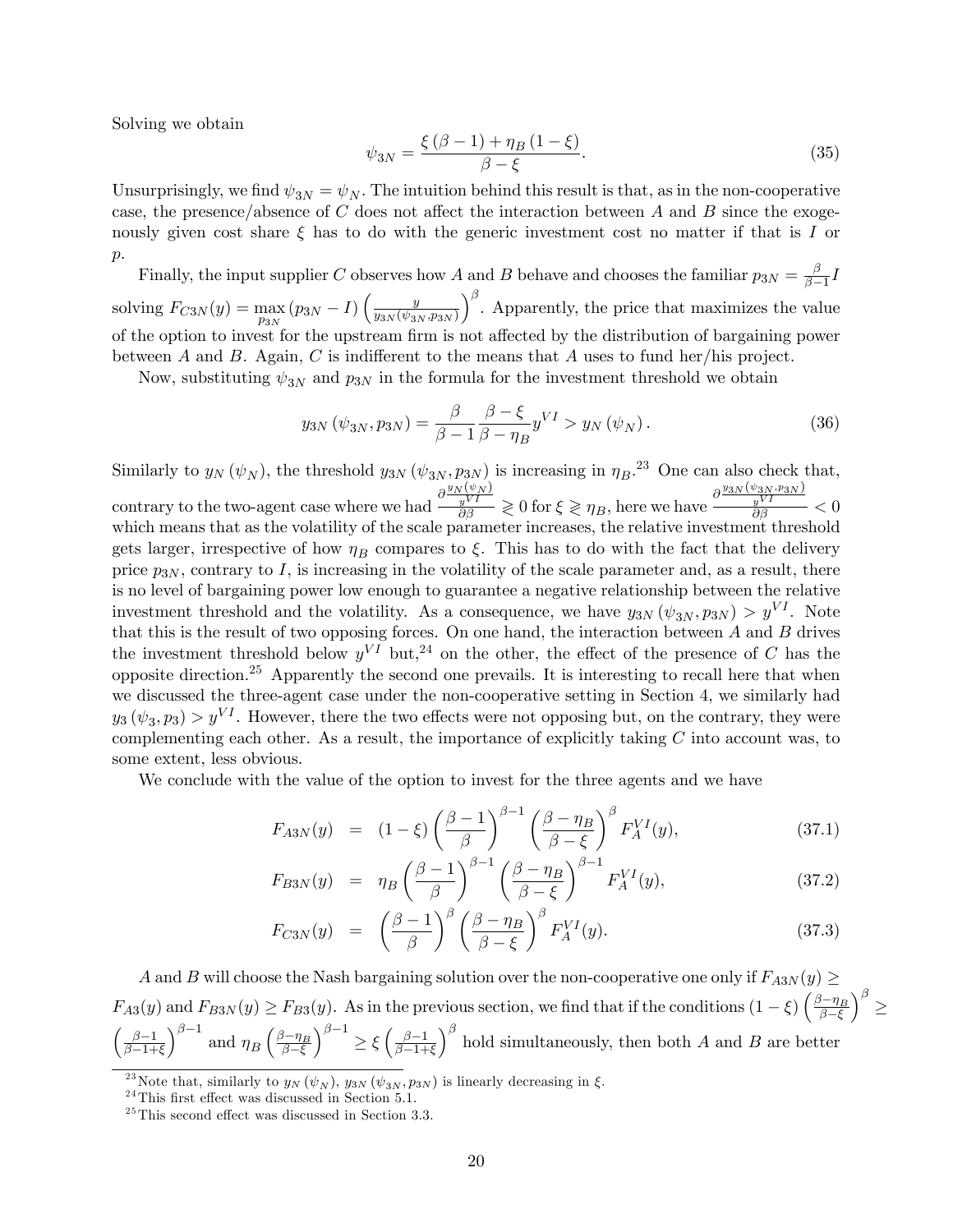off. Once again this has to do with the fact that the presence/absence of  $C$  does not affect the interaction between  $A$  and  $B$ . Finally, as far as  $C$  is concerned, the Nash bargaining solution is preferred to the non-cooperative one when  $F_{C3N}(y) \geq F_{C3}(y) \Rightarrow \left(\frac{\beta - \eta_B}{\beta - \xi}\right)$  $_{\beta-\xi}$  $\int^{\beta} > \left( \frac{\beta - 1}{\beta - 1 + \beta} \right)$  $_{\beta-1+\xi}$  $\Big)^{\beta}$ . One can easily check that this is always the case since  $F_{A3N}(y) \ge F_{A3}(y)$  implies  $F_{C3N}(y) \ge F_{C3}(y)$ . Concluding we have:

**Proposition 10** In the case where the input is outsourced and the completion of the project depends on external funding, the Nash bargaining solution can replace the non-cooperative one when the participation conditions  $F_{A3N}(y) \geq F_{A3}(y) \Leftrightarrow F_{AN}(y) \geq F_A^{VC}(y)$  and  $F_{B3N}(y) \geq F_{B3}(y) \Leftrightarrow$  $F_{BN}(y) \geq F_B^{VC}(y)$  hold simultaneously. If this is the case, the investment occurs when the scale parameter reaches a threshold  $y_{3N}$   $(\psi_{3N}, p_{3N}) = \frac{\beta}{\beta - 1}$  $\frac{\beta-\xi}{\zeta}$  $\frac{\beta-\xi}{\beta-\eta_B}y^{VI} > y^{VI}$  i.e. the investment takes place inefficiently late. Despite the fact that the presence of  $\overline{B}$  favors the acceleration of the project<sup>26</sup> the presence of  $C$ , which dictates the postponement of the investment, prevails.

For instance, for  $\alpha = 0.025, \sigma = 0.2, r = 0.05, y_0 = \pi_M = 1, \xi = 0.5$  and  $I = 24$ , the Nash bargaining solution can take place, as before, for any  $\eta_B \in [0.147, 0.236]$ . If e.g.  $\eta_B = 20\%$ , we have:  $y_{3N} = 4.59, F_{A3N} = 8.89, F_{B3N} = 2,71$  and  $F_{C3N} = 5,61$ . Comparing these with the corresponding values of Table 1 we see that, as expected, the option values of all three parties are appreciated and that the investment threshold under Nash bargaining is larger than the investment threshold under vertical integration.

### 6 Epilogue

In this paper we consider the investment problem of a firm who contemplates entering an uncertain new market under two conditions. On one hand, an upstream firm with market power is responsible for the provision of a discrete input that is a prerequisite for the completion of the project and, on the other, an exogenously given share of the sunk investment cost is undertaken by an investment partner who claims a share of the project as compensation in return.

Following the real option approach, we build a stochastic dynamic programming model in order to study the interaction among these three agents and we find the following. Firstly, we verify that the optimal investment timing and, consequently, the maximum value of the option to invest are reached when the potential investor acts autonomously (vertically integrated case). On the contrary, the presence of any additional agent involved in the completion of the project causes the delay of the investment which, as we show, also implies a smaller value of the option to invest. However, despite the fact that the presence of any additional agent affects the timing and the value of the option to invest the same way, the magnitude of the effect itself is not the same. Actually, a comparison between external funding and input outsourcing denotes that the former is always preferred to the latter.

Secondly, we focus on the three-agent case and we find that the synchronous involvement of an upstream supplier and an investment partner in the project, constitutes the worst-case scenario since we basically deal with a combination of the corresponding distorting effects. In this case, the value of the option to invest reaches its minimum whereas the investment threshold reaches its maximum.

In the last part of the paper we present the conditions under which it is possible to replace the original non-cooperative setting with a Nash bargaining solution and we show that, even in

 $26$  See Proposition 9.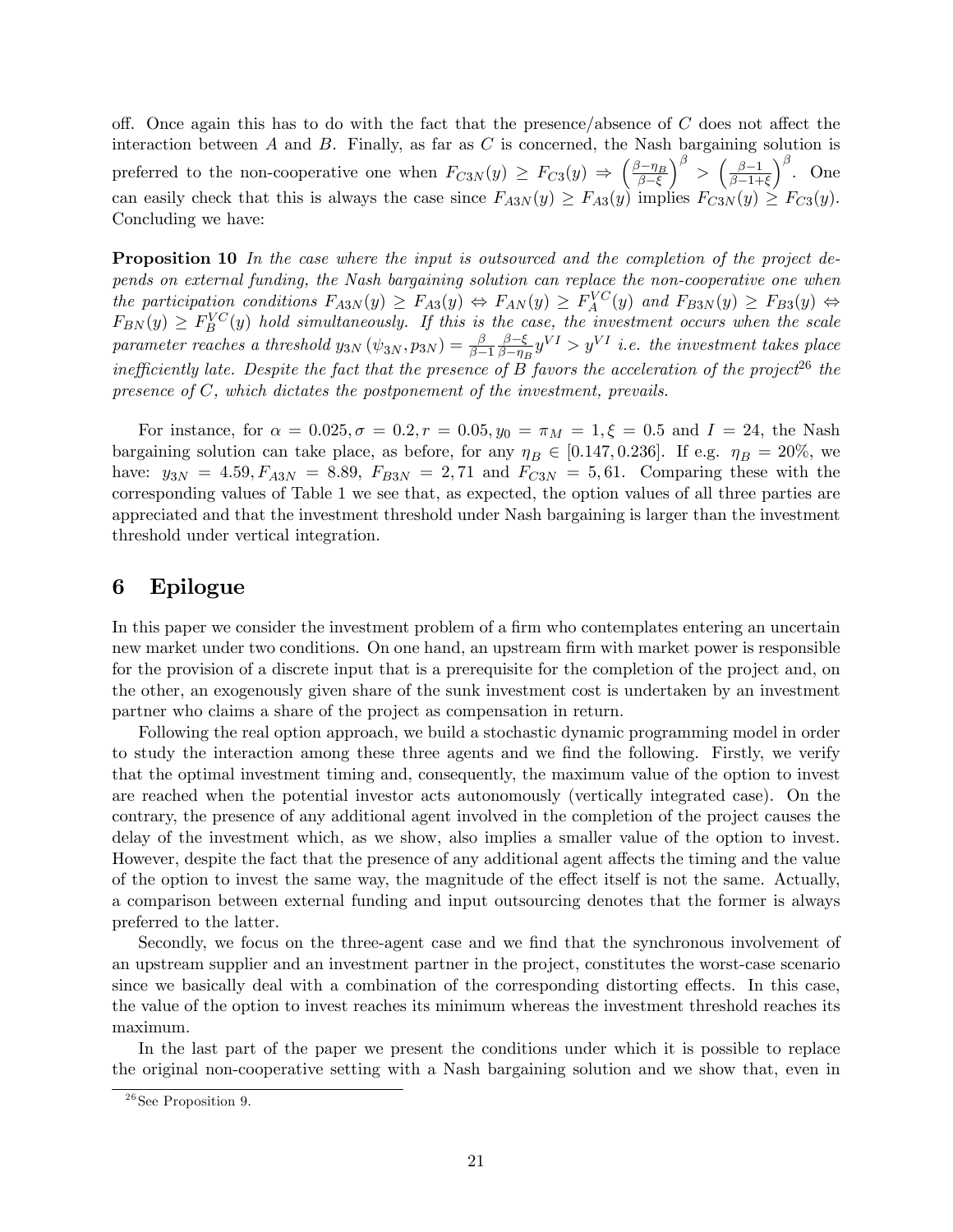that case, the optimal investment threshold is unattainable. Actually, our analysis shows that if the upstream firm is absent (i.e. the input is produced in-house) the project realizes inefficiently early whereas, if the upstream firm is present (i.e. the input is outsourced) it realizes inefficiently late. This is, again, evidence of the importance of the nature of the sunk investment cost when modelling investment projects characterized by uncertainty and irreversibility, especially if instead of a single potential investor, an investment partner is also involved in their completion.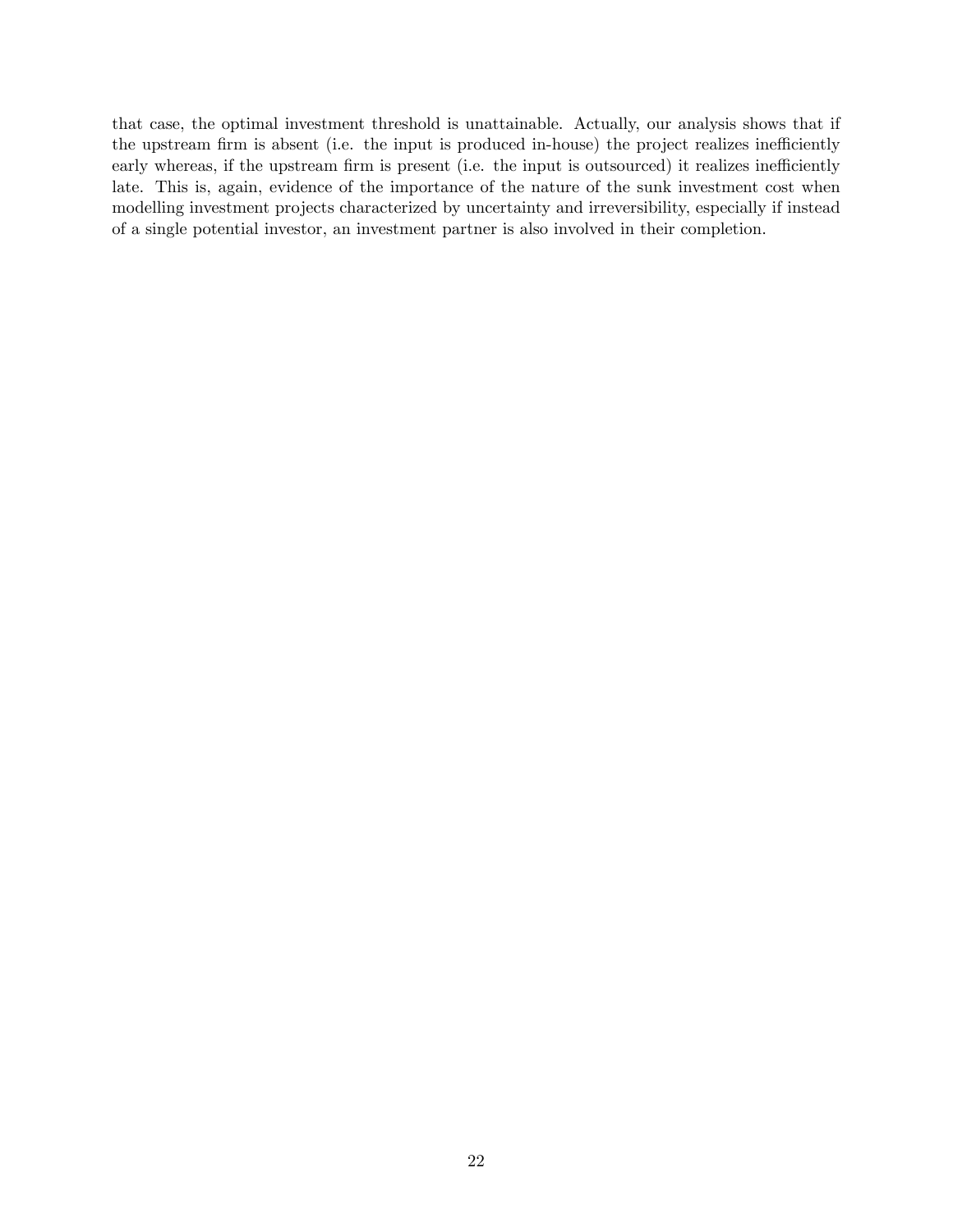### A Appendix

### A.1 The input is produced in-house and the investment is partly externally funded: A review of Section 3.4

In the main body of the paper we describe the interaction between a potential investor A and an investment partner B following the presentation by Lukas and Welling (2014) according to which A is the game-leader submitting the compensation offer and  $B$  is the game-follower choosing the investment timing. This framework seems suitable to describe the efforts of a potential investor who seeks out funding for the business plan that is under consideration. However, one can also consider the case where  $B$  is the game-leader submitting the compensation offer and  $A$  is the game-follower deciding the investment timing. This framework seems more appropriate to describe partnerships in which a venture capitalist makes the first step declaring her/his interest to invest in an emerging  $firm.<sup>27</sup>$ 

Moving backwards, we find that the solution of  $A$ 's decision problem gives an investment threshold  $y^{RVC} = \frac{1-\xi}{1-\psi}y^{VI}$  whereas the solution of B's decision problem gives a compensation share  $1-\psi$  $\psi^{RVC} = \frac{1-2\xi+\xi\beta}{\beta-\xi}$  $\frac{2\xi+\xi\beta}{\beta-\xi}$ . 28 Combining the two we find that the optimal investment threshold is given by

$$
y^{RVC} \left( \psi^{RVC} \right) = \frac{\beta - \xi}{\beta - 1} y^{VI} \left( > y^{VI} \right). \tag{A.1}
$$

As far as the value of the option to invest is concerned, we find that for the potential investor  $A$ we have

$$
F_A^{RVC}(y) = (1 - \xi) \left(\frac{\beta - 1}{\beta - \xi}\right)^{\beta} F_A^{VI}(y), \tag{A.2}
$$

whereas for the investment partner  $B$  we obtain

$$
F_B^{RVC}(y) = \left(\frac{\beta - 1}{\beta - \xi}\right)^{\beta - 1} F_A^{VI}(y). \tag{A.3}
$$

One can easily check that, similarly to what we find in Section 3.4, the presence of firm  $B$ causes the postponement of the project<sup>29</sup>, making the potential investor worse off with respect to the vertically integrated case.

#### A.2 The three-agent case: A review of Section 4

In this section we review the three-agent case as presented in Section 4 assuming however that A and B swap places. More precisely:

1. C is still the game-leader who decides the input price.

2. Given the price of the input, B decides what is the optimal compensation that s/he should ask from A and

3. A decides what is the optimal investment threshold given the price of the input and the compensation share.

Solving backwards, from the potential investor's maximization problem we obtain  $y_{3R}(\psi, p) =$ <br> $\beta \neq 1-\xi r-a_n$ . Taking this into consideration, the investment partner is choosing  $\psi = 1-2\xi+\xi\beta$  $_{\beta-1}$  $\frac{1-\xi}{1}$  $1-\psi$  $\frac{r-a}{\pi_M}p$ . Taking this into consideration, the investment partner is choosing  $\psi_{3R} = \frac{1-2\xi+\xi\beta}{\beta-\xi}$  $\beta-\xi$ 

 $2^7$ Cvitanić et al. (2011) present a similar case.

<sup>&</sup>lt;sup>28</sup>Check that  $\psi^{RVC}$ , similarly to  $\psi^{VC}$ , is increasing in  $\xi$ , but contrary to  $\psi^{VC}$  is decreasing in  $\beta$ .

<sup>&</sup>lt;sup>29</sup>Note that  $y^{RVC}$ , similarly to  $y^{VC}$ , is decreasing in  $\beta$ , but contrary to  $y^{VC}$  is decreasing in  $\xi$ .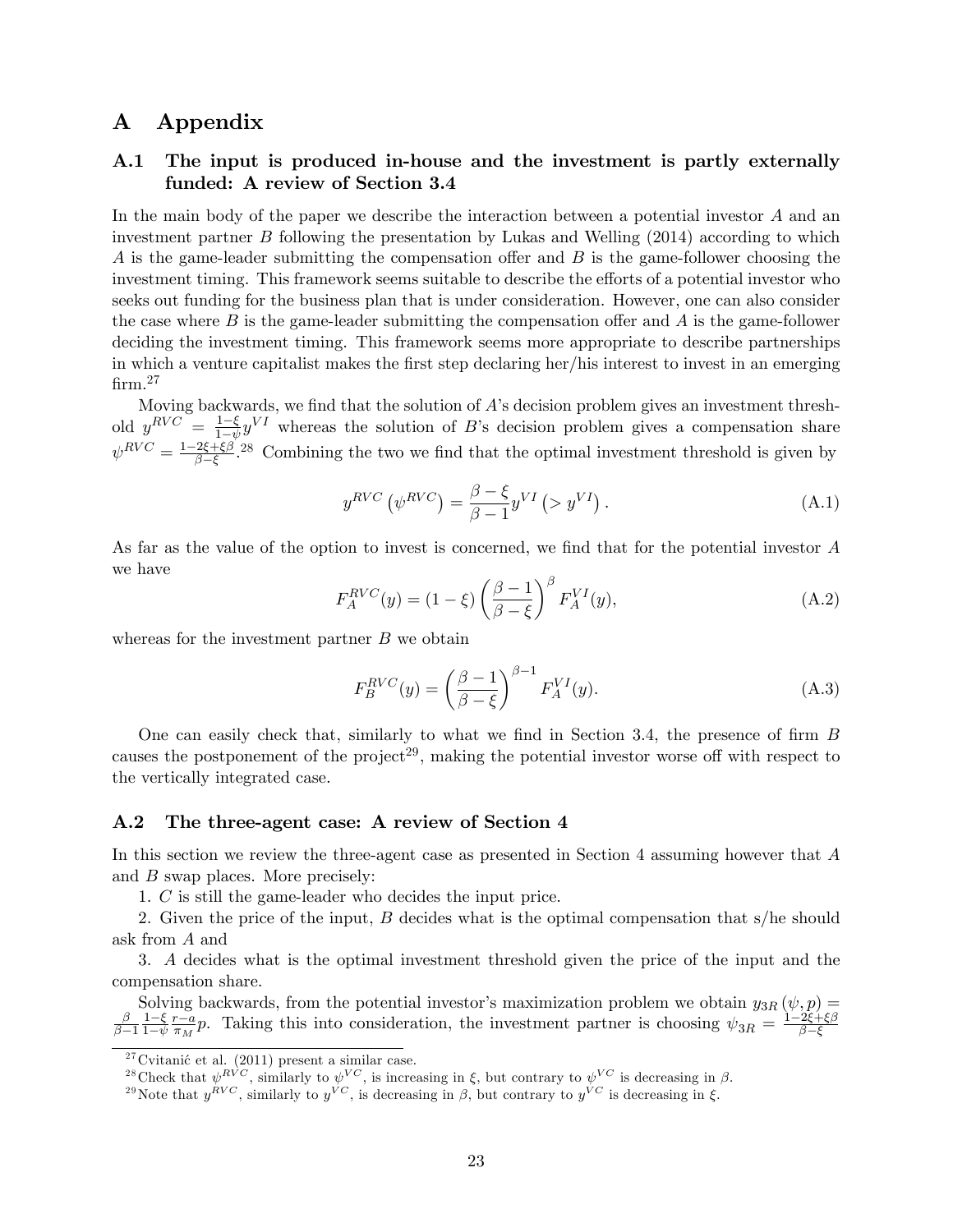$(=\psi^{RVC})$ .<sup>30</sup> Finally, the upstream firm, keeping in mind the reactions of A and B, decides the optimal price of the input  $p_{3R} = \frac{\beta}{\beta - 1}$  $\frac{\beta}{\beta-1}I$ . Plugging the compensation offer and the input price in the formula for the investment threshold we obtain

$$
y_{3R} \left( \psi_{3R}, p_{3R} \right) = \frac{\beta}{\beta - 1} \frac{\beta - \xi}{\beta - 1} y^{VI} \left( > y^{VI} \right). \tag{A.4}
$$

Given this, we also have

$$
F_{A3R}(y) = (1 - \xi) \left(\frac{\beta - 1}{\beta}\right)^{\beta - 1} \left(\frac{\beta - 1}{\beta - \xi}\right)^{\beta} F_A^{VI}(y), \tag{A.5.1}
$$

$$
F_{B3R}(y) = \left(\frac{\beta - 1}{\beta}\right)^{\beta - 1} \left(\frac{\beta - 1}{\beta - \xi}\right)^{\beta - 1} F_A^{VI}(y), \tag{A.5.2}
$$

$$
F_{C3R}(y) = \left(\frac{\beta - 1}{\beta}\right)^{\beta} \left(\frac{\beta - 1}{\beta - \xi}\right)^{\beta} F_A^{VI}(y). \tag{A.5.3}
$$

Similarly to Section 4, we find that the synchronous presence of  $B$  and  $C$  causes the postponement of the project and that this is also reflected on  $A$ 's option value.

Finally, note that from Eq. (A.2), Eq. (A.3) and Eq. (A.5) we find that  $F^{RVC}(y)$  =  $\frac{2\beta-\beta\xi-1}{2}$  $_{\beta-1}$  $\left(\frac{\beta-1}{\alpha}\right)$  $_{\beta-\xi}$  $\int^\beta F_A^{VI}(y)$  and  $F_{3R}(y) = \left(1-\xi+\frac{\beta-\xi}{\beta-1}+\frac{\beta-1}{\beta}\right)\left(\frac{\beta-1}{\beta}\right)$  $\int^{\beta-1} \left(\frac{\beta-1}{\beta-1}\right)$  $_{\beta-\xi}$  $\int^{\beta} F^{VI}_A(y).^{31}$  Summing up

Proposition 11 A comparison among the option values and the investment triggers derived in Section A.1 and Section A.2 of Appendix A gives the following rankings:

1)  $y_{3R} (\psi_{3R}, p_{3R}) > y^{OS} (p^{OS}) > y^{RVC} (\psi^{RVC}) > y^{VI},$ 2)  $F_{3R}(y) < F^{OS}(y) < F^{RVC}(y) < F^{VI}(y),$ 3)  $F_{A3R}(y) < F_A^{RVC}(y) < F_A^{OS}(y) < F_A^{VI}(y)$ ,  $\langle 4 \rangle$   $F_{B3R}(y) < F_{B_{\alpha}}^{RVC}(y)$  and 5)  $F_{C3R}(y) < F_C^{OS}(y)$ .

Comparing Proposition 11 (where B is the game-leader and A is the game-follower) with Proposition 8 (where  $\vec{A}$  is the game-leader and  $\vec{B}$  is the game-follower) we find that, in both cases, as the number of agents involved in an investment project increases, the completion of the project is postponed at the expense of the project's option value both in the firm and in the industry level. We also find that the rankings of the investment thresholds and the aggregate option values remain the same whereas the only difference that we observe has to do with the ranking of  $\hat{A}$ 's option values. As one can see, when A is the game-follower (game-leader), an interaction with  $C(B)$  is preferred to an interaction with  $B(C)$  which means that the way that A is affected by the presence of the alien firms depends on the role that s/he has in the game.

Another interesting point is that  $F_A^{RVC}(y) < F_A^{VC}(y)$  and  $F_B^{RVC}(y) > F_B^{VC}(y)$  which means that being the game-leader is always preferable, no matter the values of  $\xi$  and  $\beta$ . Finally, one can also check that  $y^{RVC}$   $(\psi^{RVC}) \geq y^{VC}$   $(\psi^{VC})$  and  $y_{3R}$   $(\psi_{3R}, p_{3R}) \geq y_3$   $(\psi_3, p_3)$ , and consequently that  $F^{RVC}(y) \leq F^{VC}(y)$  and  $F_{3R}(y) \leq F_3(y)$ , when  $0.5 \geq \xi$ . In words, it is socially optimal for the agent who undertakes the lionís share of the sunk investment cost to be the game-leader either when the input is outsourced or not. This means that the analysis of the main body of the paper where  $A$  is the game-leader and  $B$  is the game-follower would be preferred from a social point of view for  $0.5 < \xi$  whereas the analysis presented here would be socially preferable for  $0.5 > \xi$ .

<sup>&</sup>lt;sup>30</sup>Check that the equality  $\psi_{3R} = \psi^{RVC}$  is analogous to the equality  $\psi_3 = \psi^{VC}$  that we find in Section 4 of the main body of the paper.

<sup>&</sup>lt;sup>31</sup>We define  $F^{RVC}(y) \equiv F_A^{RVC}(y) + F_B^{RVC}(y)$  and  $F_{3R}(y) \equiv F_{A3R}(y) + F_{B3R}(y) + F_{C3R}(y)$ .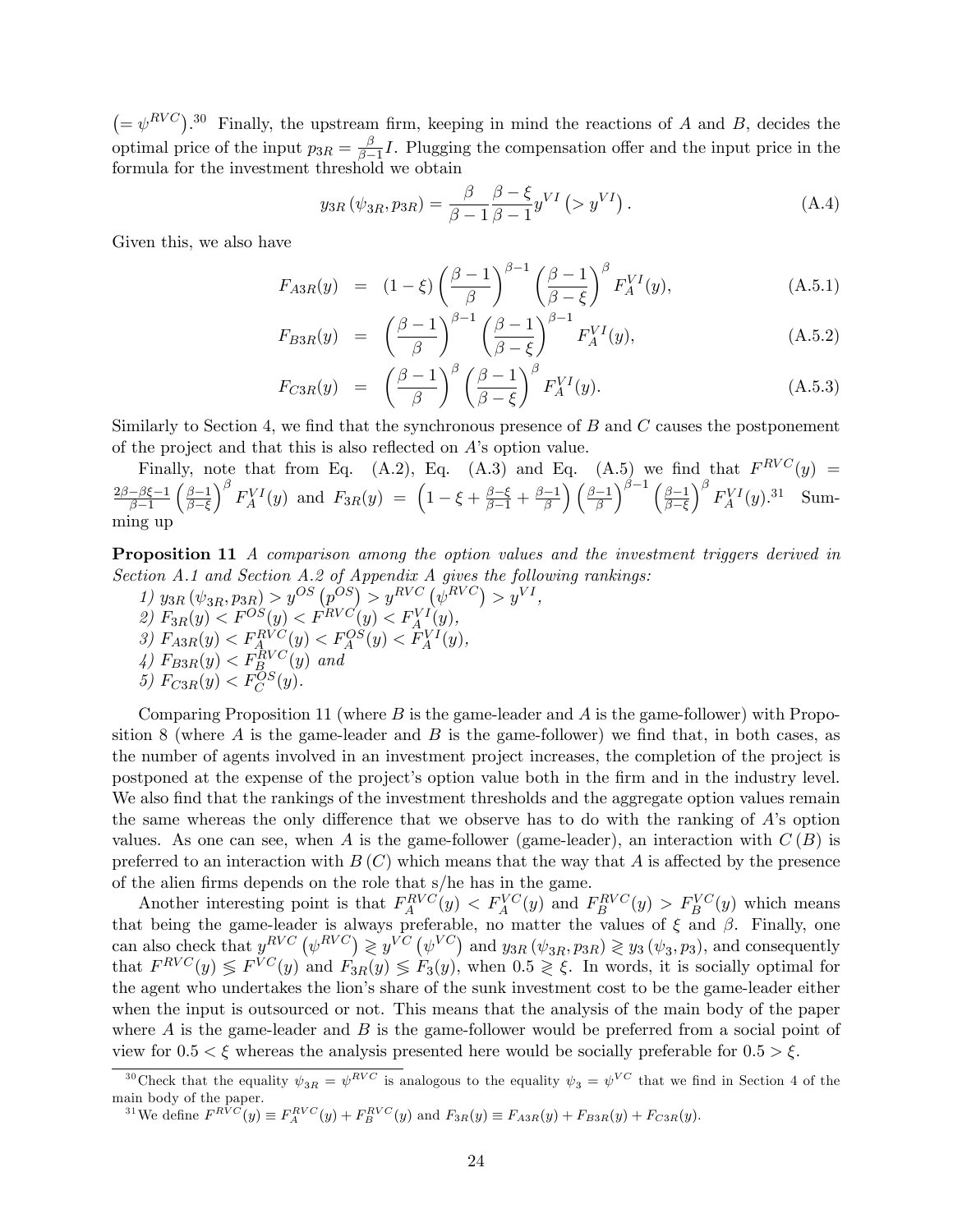### B The compensation as the product of Nash bargaining

### B.1 The input is produced in-house and the investment is partly externally funded: A review of Section 5.1

In Section A.1 of Appendix A we presented a leader-follower game where B decides the compensation and, given that,  $A$  chooses the optimal investment threshold. Let's now see what is different if the compensation is the product of bargaining between the two agents. The game evolves in the following way: initially A and B bargain over the compensation share  $\psi$  and then, given that, B decides the optimal investment threshold. Notice that contrary to Section A.1, the time-deciding agent is  $B$ , not  $A$ . Alternatively put, our goal in this section is to find the conditions under which A would be willing to let B decide the timing of the investment, given that the compensation share will be the product of bargaining between the two agents instead of a unilateral decision of B.

Starting with the maximization problem of the time-deciding agent B we obtain  $y_{NR} = \frac{\xi}{\psi}$  $rac{\xi}{\psi} y^{VI}.$ Moving one step back, the two parties bargain anticipating that  $B$  will invest as soon as  $y_t$  reaches the threshold  $y_{NR}$ . Given this, the bargaining over the compensation share gives  $\psi_{NR} = \xi \frac{\beta - 1 + \eta_B}{\beta - 1 + \xi}$  $\beta-1+\xi$ <sup>32</sup>and, consequently,

$$
y_{NR}(\psi_{NR}) = \frac{\beta - 1 + \xi}{\beta - 1 + \eta_B} y^{VI} .^{33}
$$
 (B.1)

Given the compensation offer and the optimal investment threshold, we can compute the value of the option to invest both for the potential investor and for the time-deciding investment partner. More precisely, for A we obtain

$$
F_{ANR}(y) = (1 - \eta_B) \left(\frac{\beta - 1 + \eta_B}{\beta - 1 + \xi}\right)^{\beta - 1} F_A^{VI}(y),
$$
 (B.2)

and for B we have

$$
F_{BNR}(y) = \xi \left(\frac{\beta - 1 + \eta_B}{\beta - 1 + \xi}\right)^{\beta} F_A^{VI}(y). \tag{B.3}
$$

As expected, A and B will choose the Nash bargaining solution over the non-cooperative one only if  $F_{ANR}(y) \ge F_A^{RVC}(y)$  and  $F_{BNR}(y) \ge F_B^{RVC}(y)$  or, alternatively, if  $(1 - \eta_B) \left( \frac{\beta - 1 + \eta_B}{\beta - 1 + \xi} \right)$  $\beta-1+\xi$  $\lambda^{\beta-1}$  $\leq$  $(1-\xi)\left(\frac{\beta-1}{\beta-\xi}\right)$  $_{\beta-\xi}$  $\int^{\beta}$  and  $\xi$   $\left( \frac{\beta - 1 + \eta_B}{\beta - 1 + \xi} \right)$  $\beta - 1 + \xi$  $\lambda^{\beta}$  $\leq$  $\left(\frac{\beta-1}{\alpha}\right)$  $_{\beta-\xi}$  $\int_{0}^{\beta-1}$  hold simultaneously. One can also easily check that the condition  $F_{BNR}(y) \ge F_B^{RVC}(y)$  implies  $\xi < \eta_B$  which means that any Nash bargaining solution guarantees that the investment will take place (inefficiently) early. Note that this is no different from what we found in Section 5.1 of the main body of the paper.

#### B.2 The three-agent case: A review of Section 5.2

Let's now see what is different if the input is outsourced. Our starting point is again the investment threshold decision by B. From the first-order condition we have  $y_{3NR}(\psi, p) = \frac{\beta}{\beta-1}$  $\frac{r-a}{\pi_M}p\frac{\xi}{\psi}$  $\frac{\xi}{\psi}$ . Moving one step back, A and B bargain anticipating that B will invest as soon as  $y_t$  reaches the chosen

<sup>&</sup>lt;sup>32</sup>One can check that the compensation share  $\psi_{NR}$  increases linearly in  $\eta_B$  and that it is also increasing and concave in  $\xi$ . Finally,  $\frac{\partial \psi_{NR}}{\partial \beta} \geq 0$  for  $\xi \geq \eta_B$ .

 $^{33}y_{NR}(\psi_{NR})$  is decreasing in  $\eta_B$ , linearly increasing in  $\xi$  and, with respect to  $\beta$ , we have  $\frac{\partial \frac{y_{NR}(\psi_{NR})}{y_{j}}}{\partial \beta} \geq 0$  if  $\eta_B \geq \xi$ . This basically means that in the special case where  $\eta_B = \xi$  we have exactly  $y_{NR}(\psi_{NR}) = y^{VI}$  but, in general, when the bargaining power of  $B$  is sufficiently low (high), an increase in volatility results in a higher (lower) investment threshold  $y_{NR}(\psi_{NR})$  relative to  $y^{VI}$ .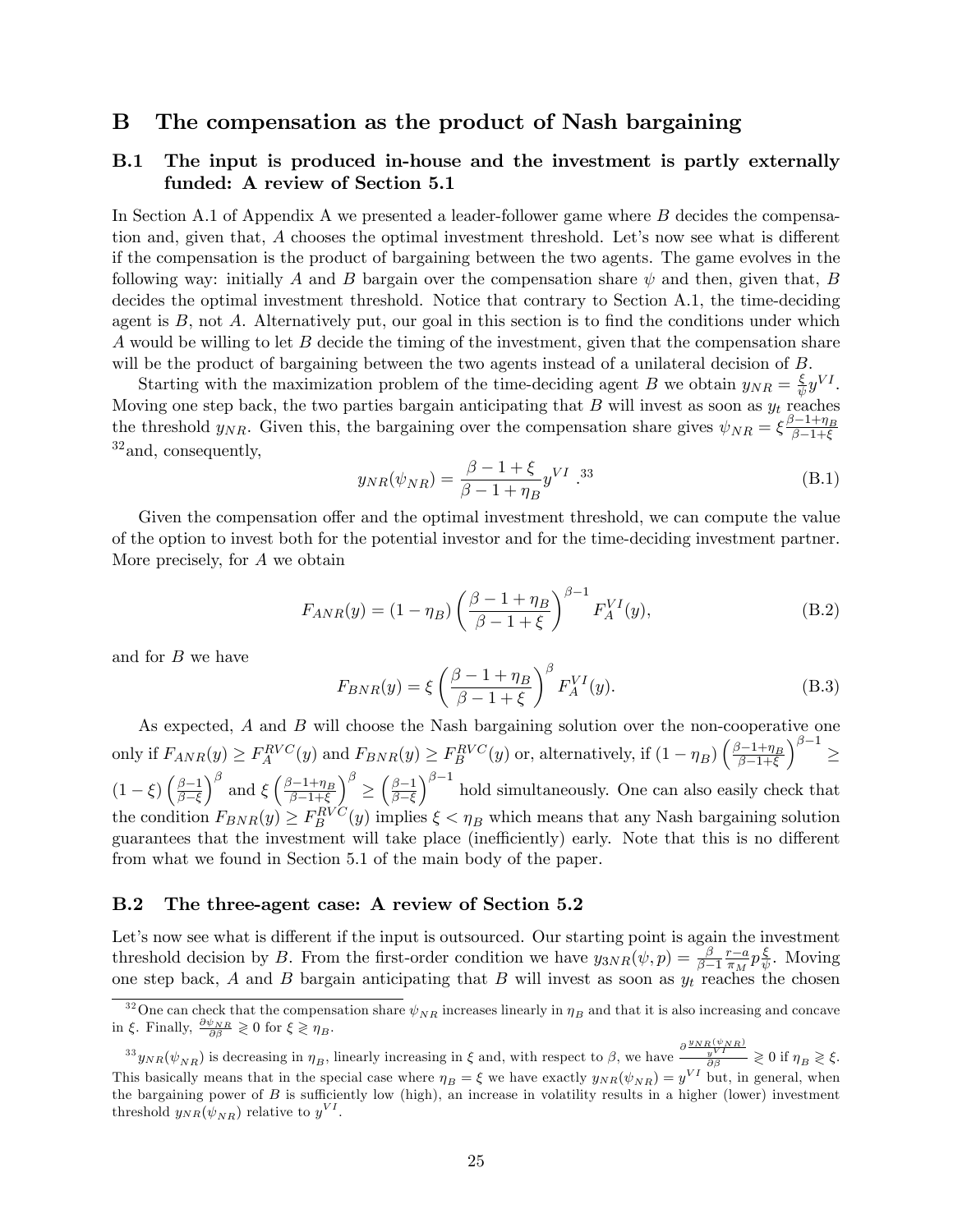threshold and eventually choose  $\psi_{3NR} = \xi \frac{\beta - 1 + \eta_B}{\beta - 1 + \xi}$  $\frac{3-1+\eta_B}{\beta-1+\xi}$  (=  $\psi_{NR}$ ).<sup>34</sup> Finally, the game-leader C observes the behavior of A and B and decides the input price  $p_{3NR} = \frac{\beta}{\beta - 1}$  $\frac{\beta}{\beta-1}I$ .

Substituting the optimal price and the compensation offer in the investment threshold from above we have

$$
y_{3NR}(\psi_{3NR}, p_{3NR}) = \frac{\beta}{\beta - 1} \frac{\beta - 1 + \xi}{\beta - 1 + \eta_B} y^{VI}.
$$
 (B.4)

Note that  $y_{3NR}(\psi_{3NR}, p_{3NR}) > y^{VI}$ .<sup>35</sup> This is the result of two opposing forces. On one hand, the interaction between A and B drives the investment trigger below  $y^{VI}$  but,<sup>36</sup> on the other, the effect of the presence of C has the opposite direction.<sup>37</sup> Apparently, the second one prevails. It is interesting to recall that Eq. (A.4) that corresponds to the non-cooperative case gives also an investment threshold higher than  $y^{VI}$ :  $y_{3R} (\psi_{3R}, p_{3R}) > y^{VI}$ . However, there the two effects were not opposing but, on the contrary, they were complementing each other. Note that our analysis here is totally symmetric to the one presented in Section 5.2 of the main body of the paper.

Keeping in mind the formulas for  $\psi_{3NR}$ ,  $p_{3NR}$  and  $y_{3NR}(\psi_{3NR}, p_{3NR})$ , the option values for the three agents are

$$
F_{ASNR}(y) = (1 - \eta_B) \left( \frac{\beta - 1}{\beta} \frac{\beta - 1 + \eta_B}{\beta - 1 + \xi} \right)^{\beta - 1} F_A^{VI}(y), \tag{B.5.1}
$$

$$
F_{BSNR}(y) = \xi \left(\frac{\beta - 1}{\beta}\right)^{\beta - 1} \left(\frac{\beta - 1 + \eta_B}{\beta - 1 + \xi}\right)^{\beta} F_A^{VI}(y), \tag{B.5.2}
$$

$$
F_{C3NR}(y) = \left(\frac{\beta - 1}{\beta}\right)^{\beta} \left(\frac{\beta - 1 + \eta_B}{\beta - 1 + \xi}\right)^{\beta} F_A^{VI}(y). \tag{B.5.3}
$$

A and B will choose the Nash bargaining solution over the non-cooperative one only if  $F_{ASNR}(y) \geq$  $F_{A3R}(y)$  and  $F_{B3NR}(y) \geq F_{B3R}(y)$  or, alternatively, if the familiar  $(1 - \eta_B) \left( \frac{\beta - 1 + \eta_B}{\beta - 1 + \xi} \right)$  $\beta-1+\xi$  $\lambda^{\beta-1}$  $\leq$  $(1-\xi)\left(\frac{\beta-1}{\beta-\xi}\right)$  $_{\beta-\xi}$  $\int^{\beta}$  and  $\xi$   $\left( \frac{\beta - 1 + \eta_B}{\beta - 1 + \xi} \right)$  $_{\beta-1+\xi}$  $\setminus^{\beta}$  $\leq$  $\left(\frac{\beta-1}{\alpha}\right)$  $\beta-\xi$  $\int_{0}^{\beta-1}$  hold simultaneously. As far as C is concerned, the Nash bargaining solution is preferred to the non-cooperative one when  $F_{C3NR}(y) \geq F_{C3R}(y) \Rightarrow$  $\int \frac{\beta-1+\eta_B}{\eta}$  $\beta-1+\xi$  $\lambda^{\beta}$  $\leq$  $\left(\frac{\beta-1}{\alpha}\right)$  $\beta-\xi$  $\int_{0}^{\beta}$ . One can easily see that this is always the case since  $F_{B3NR}(y) \ge F_{B3R}(y)$ implies  $F_{C3NR}(y) \geq F_{C3R}(y)$ . Concluding we have:

**Proposition 12** In the case where the input is outsourced and the completion of the project depends on external funding, the Nash bargaining solution<sup>38</sup> can replace the non-cooperative one<sup>39</sup> when the participation conditions  $F_{ASNR}(y) \geq F_{ASR}(y) \Leftrightarrow F_{ANR}(y) \geq F_A^{RVC}(y)$  and  $F_{BSNR}(y) \geq F_{BSR}(y) \Leftrightarrow$  $F_{BNR}(y) \geq F_B^{RVC}(y)$  hold simultaneously. If this is the case, the investment occurs when the scale  $parameter \ reaches \ a \ threshold \ y_{3NR}(\psi_{3NR}, p_{3NR}) = \frac{\beta}{\beta-1}$  $\frac{\beta - 1 + \xi}{\xi}$  $\frac{\beta-1+\xi}{\beta-1+\eta_B}y^{VI} > y^{VI}$  i.e. the investment takes place inefficiently late. Despite the fact that the presence of B favors the acceleration of the project<sup>40</sup> the presence of  $C$ , which dictates the postponement of the investment, prevails.

<sup>35</sup> Note also that  $\frac{\partial \frac{y_{3NR}(\psi_{3NR},p_{3NR})}{y} }{\partial \beta} < 0.$ 

<sup>&</sup>lt;sup>34</sup>Check that the equality  $\psi_{3NR} = \psi_{NR}$  is analogous to the equality  $\psi_{3N} = \psi_N$  that we find in Section 5.2 of the main body of the paper.

 $36$ This effect was discussed in Section B.1 of Appendix B.

 $37$ This effect was discussed in Section 3.3 of the main body of the paper.

 $38$  Section B.2 of Appendix B.

 $39$  Section A.2 of Appendix A.

 $40$  According to Section B.1 of Appendix B.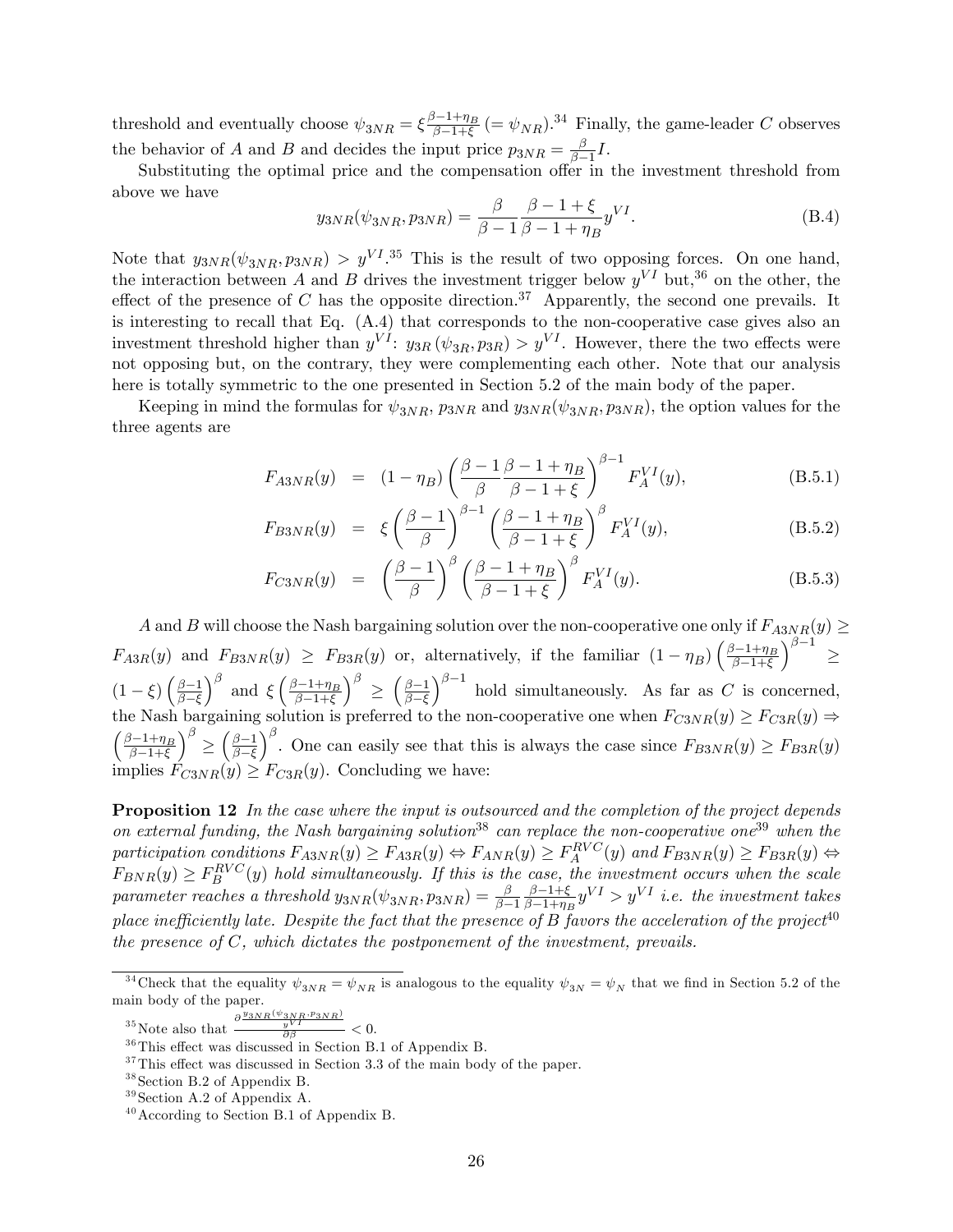## References

- [1] Alvarez LHR, Stenbacka R. 2007. Partial outsourcing: a real options perspective. International Journal of Industrial Organization  $25: 91-102$ .
- [2] Azevedo A, Paxson D. 2014 Developing real option game models, European Journal of Operational Research 237: 909-920.
- [3] Banerjee S, Güçbilmez IU, Pawlina G. 2014. Optimal exercise of jointly held real options: a Nash bargaining approach with value diversion. European Journal of Operational Research 239 (2): 565-578.
- [4] Benson D, Ziedonis RH. 2009. Corporate venture capital as a window on new technologies: Implications for corporate investors when acquiring startups. Organization Science 20: 352-376.
- [5] Biehl M, Cook W, Johnston DA. 2006. The efficiency of joint decision making in buyer-supplier relationships. Annals of Operations Research 145:15-34.
- [6] Billette de Villemeur E, Ruble R, Versaevel B. 2014. Investment timing and vertical relationships. International Journal of Industrial Organization 33: 110-123.
- [7] Chen P. 2012. The investment strategies for a dynamic supply chain under stochastic demands. International Journal of Production Economics 139: 80-89.
- [8] Chesbrough H, Schwartz K. 2007. Innovating business models with co-development partnerships. Research Technology Management 50: 55-59.
- [9] Chevalier-Roignant B, Flath CM, Huchzermeier A, Trigeorgis L. 2011. Strategic investment under uncertainty: a synthesis. European Journal of Operational Research 215: 639-650.
- [10] Cvitanić J, Radas S, Šikić H. 2011. Co-development ventures: optimal time of entry and profit-sharing. Journal of Economic Dynamics and Control 35(10): 1710-1730.
- [11] Di Corato L, Moretto M, Rossini G. 2017. Financing áexibility: The case of outsourcing. Journal of Economic Dynamics and Control 76: 35-65.
- [12] Dixit A. 1993, The art of smooth pasting, Fundamentals of Pure and Applied Economics 55, Routledge.
- [13] Dixit A, Pindyck RS. 1994. Investment under Uncertainty. Princeton University Press, Princeton.
- [14] Dushnitsky G, Lenox MJ. 2005a. When do incumbents learn from entrepreneurial ventures? Corporate venture capital and investing firm innovation rates. Research Policy 34: 615-639.
- [15] Dushnitsky G, Lenox MJ. 2005b. When do firms undertake R&D by investing in new ventures? Strategic Management Journal 26(10): 947-965.
- [16] Folta TB. 1998. Governance and uncertainty: The trade-off between administrative control and commitment. Strategic Management Journal 19: 1007-1028.
- [17] Folta TB, Miller KD. 2002. Real options in equity partnerships. Strategic Management Journal 23: 77-88.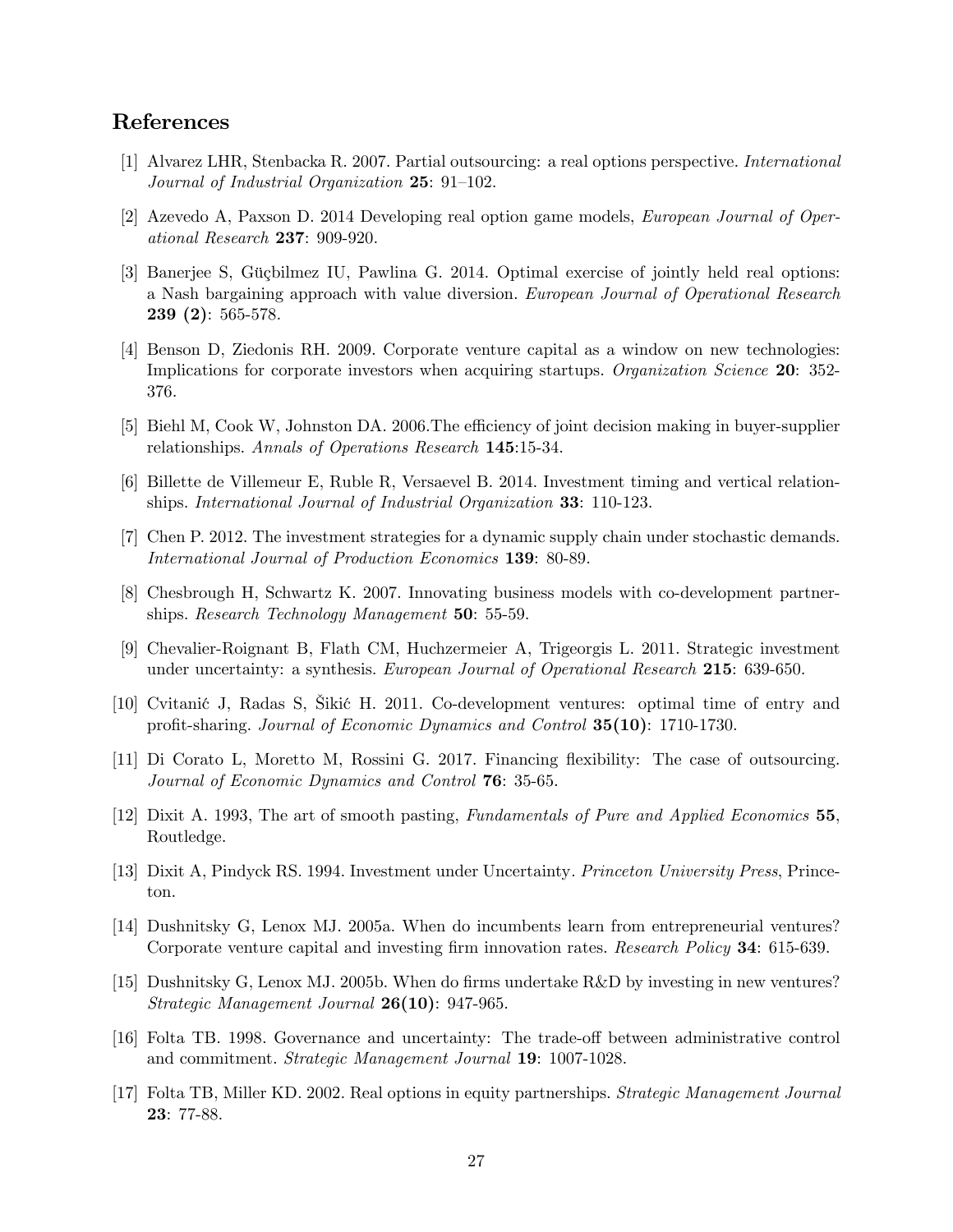- [18] Guimarães Dias M, Teixeira J. 2010. Continuous-Time Option Games: Review of Models and Extensions. Multinational Finance Journal 14: 219-254.
- [19] Huisman K, Kort PM, Pawlina G, Thijssen J. 2004. Strategic investment under uncertainty: Merging real options with game theory. Zeitschrift fr Betriebswirtschaft 74: 97-123.
- [20] Kogut B. 1991. Joint ventures and the option to expand and acquire. Management Science 37: 19-33.
- [21] Kogut B, Kulatilaka N. 1994. Operating áexibility, global manufacturing, and the option value of a multinational network. Management Science 40: 123-139.
- [22] Lambrecht BM. 2004. The timing and terms of mergers motivated by economies of scale. Journal of Financial Economics  $72(1)$ : 41-62.
- [23] Li J, Dhanaraj C, Shockley RL. 2008. Joint venture evolution: extending the real options approach. Managerial and Decision Economics 29: 317-336.
- [24] Lukas E, Mölls S, Welling A. 2016. Venture capital, staged financing and optimal funding policies under uncertainty. European Journal of Operational Research 250(1): 305-313.
- [25] Lukas E, Welling A. 2014. Investment timing and eco(nomic)-efficiency of climate-friendly investments in supply chains. European Journal of Operational Research 233(2) (Special Issue: Eco-Efficient Green Supply Chain Management): 448-457.
- [26] McDonald R, Siegel D. 1986. The value of waiting to invest. Quarterly Journal of Economics  $101(4): 707-728.$
- [27] McGrath RG. 1997. A real options logic for initiating technology positioning investments. Academy of Management Review 22: 974-996.
- [28] McGrath RG, Nerkar A. 2004. Real options reasoning and a new look at the R&D investment strategies of pharmaceutical firms. Strategic Management Journal 25: 1-21.
- [29] Miller M, Modigliani F. 1961. Dividend policy, growth, and the valuation of shares. The Journal of Business 34(4): 411-433.
- [30] Morellec E, Zhdanov A. 2005. The dynamics of mergers and acquisitions. Journal of Financial *Economics* **77(3)**: 649-672.
- [31] Moretto M, Rossini G. 2012. Flexible outsourcing. Managerial and Decision Economics 33: 47-59.
- [32] Mulherin JH, Boone AL. 2000. Comparing acquisitions and divestures. Journal of Corporate Finance 6: 117-139.
- [33] Myers SC. 1977. Determinants of corporate borrowing. Journal of Financial Economics 5(2): 147-176.
- [34] OíBrien JP, Folta TB, Johnson DR. 2003. A real options perspective on entrepreneurial entry in the face of uncertainty. Managerial and Decision Economics 24: 515-533.
- [35] Puranam P, Singh H, Chaudhuri S. 2009. Integrating acquired capabilities: when structural integration is (un)necessary. Organization Science 20(2): 313-328.